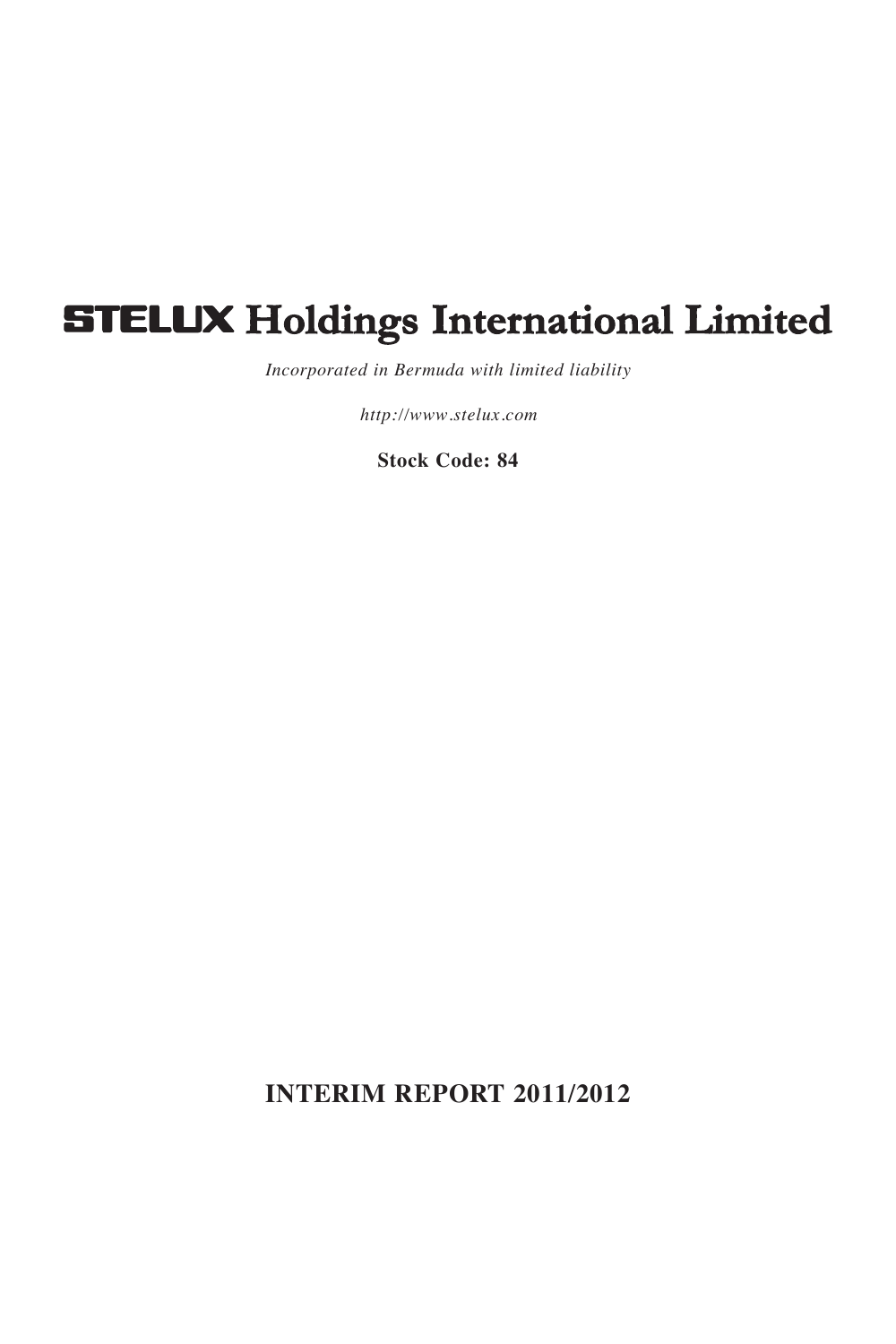Then Jesus said to his disciples, Whoever wants to be my disciple must deny themselves and take up their cross and follow me. For whoever wants to save their life will lose it, but whoever loses their life for me will find it. What good will it be for someone to gain the whole world, yet forfeit their soul? Or what can anyone give in exchange for their soul?

Matthew 16:24~26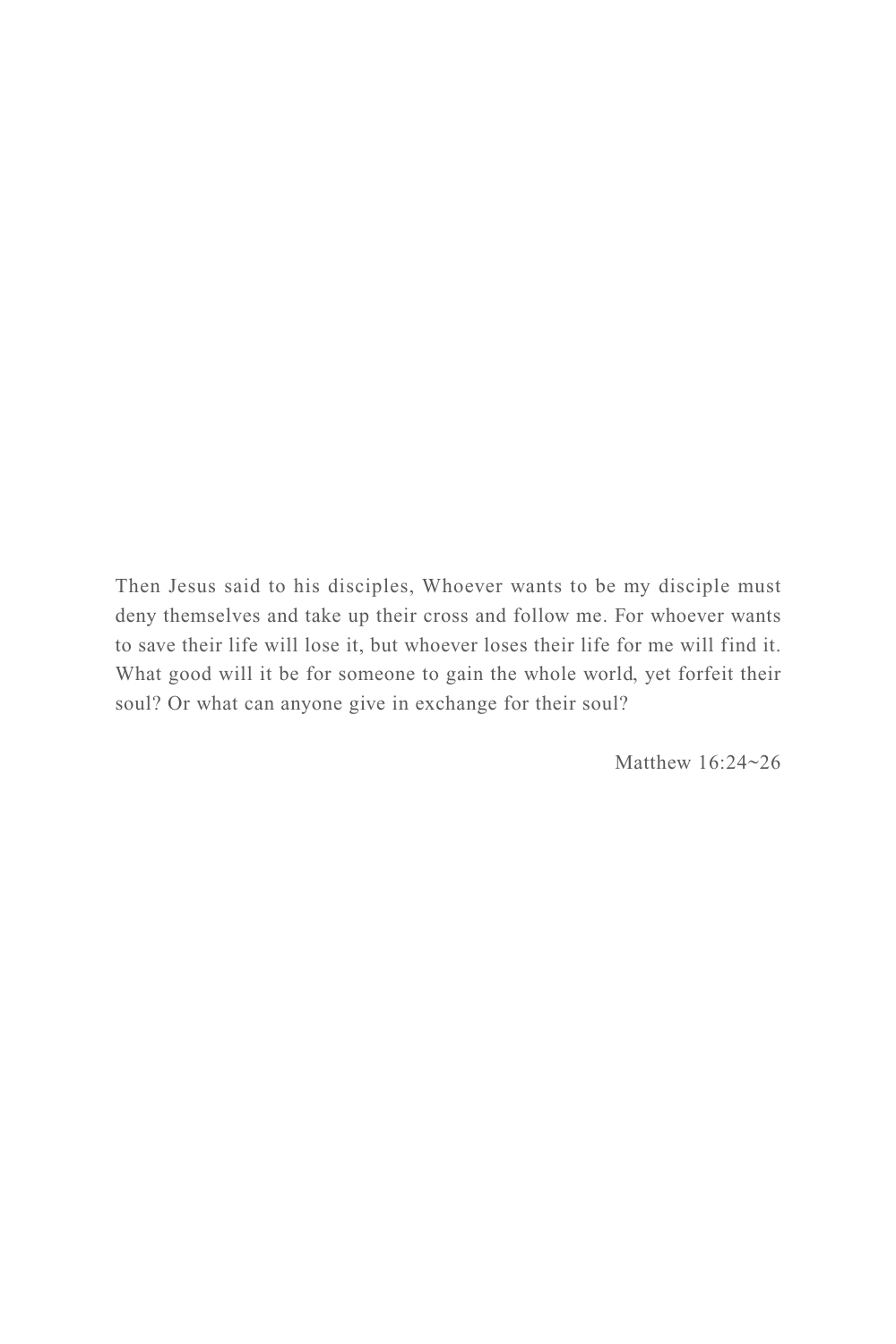# **INTERIM REPORT FOR THE SIX MONTHS ENDED 30TH SEPTEMBER 2011**

The directors of Stelux Holdings International Limited (the "Company") are pleased to report the interim results and financial information of the Company and its subsidiaries (collectively the "Group") for the six months ended 30th September 2011. The condensed consolidated results of the Group for the six months ended 30th September 2011, the condensed consolidated balance sheet as at 30th September 2011, the condensed consolidated cash flow statement and the condensed consolidated statement of changes in equity of the Group for the six months ended 30th September 2011, all of which are unaudited, along with the relevant explanatory notes, are set out below.

# **CONDENSED CONSOLIDATED INCOME STATEMENT FOR THE SIX MONTHS ENDED 30TH SEPTEMBER 2011**

|                                                                                                           |                     |                                            | Unaudited<br><b>Six months ended</b><br>30th September |  |
|-----------------------------------------------------------------------------------------------------------|---------------------|--------------------------------------------|--------------------------------------------------------|--|
|                                                                                                           | <b>Note</b>         | 2011<br><b>HKS'000</b>                     | 2010<br>HK\$'000                                       |  |
| Revenues<br>Cost of sales                                                                                 | 4, 5                | 1,587,321<br>(627, 280)                    | 1,261,361<br>(499, 471)                                |  |
| Gross profit<br>Other (losses)/gains, net<br>Other income<br>Selling expenses                             | 6<br>7              | 960,041<br>(2, 843)<br>8,603<br>(633, 614) | 761,890<br>6,598<br>7,593<br>(562, 401)                |  |
| General and administrative expenses<br>Other operating expenses                                           |                     | (152, 076)<br>(25, 034)                    | (123, 883)<br>(9,340)                                  |  |
| Operating profit<br>Finance costs                                                                         |                     | 155,077<br>(5,013)                         | 80,457<br>(4,692)                                      |  |
| Profit before income tax<br>Income tax expense                                                            | 8<br>$\overline{Q}$ | 150,064<br>(34, 455)                       | 75,765<br>(24, 865)                                    |  |
| Profit for the period                                                                                     |                     | 115,609                                    | 50,900                                                 |  |
| Attributable to:<br>Equity holders of the Company<br>Non-controlling interests                            |                     | 115,318<br>291<br>115,609                  | 50,562<br>338<br>50,900                                |  |
| Dividends                                                                                                 | 10                  | 33,297                                     | 11,416                                                 |  |
| Earnings per share for profit attributable to<br>the equity holders of the Company<br>- Basic and diluted | 11                  | <b>HK</b> cents<br>12.12                   | HK cents<br>5.31                                       |  |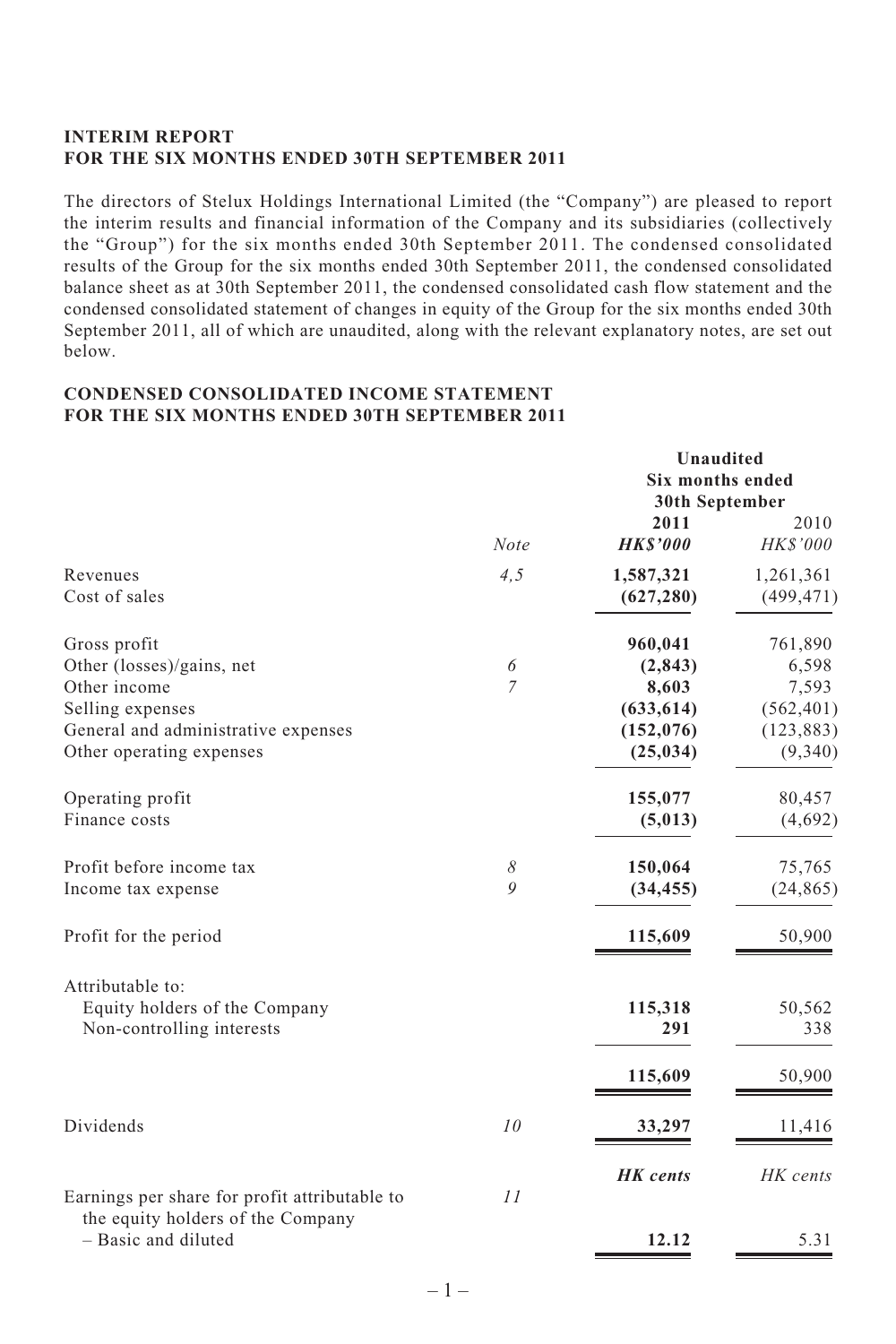# **CONDENSED CONSOLIDATED STATEMENT OF COMPREHENSIVE INCOME FOR THE SIX MONTHS ENDED 30TH SEPTEMBER 2011**

|                                                       | Unaudited<br><b>Six months ended</b><br>30th September |                  |  |
|-------------------------------------------------------|--------------------------------------------------------|------------------|--|
|                                                       | 2011<br><b>HKS'000</b>                                 | 2010<br>HK\$'000 |  |
| Profit for the period                                 | 115,609                                                | 50,900           |  |
| Other comprehensive income:                           |                                                        |                  |  |
| Exchange differences                                  | (3, 145)                                               | 32,859           |  |
| Other comprehensive income for the period, net of tax | (3, 145)                                               | 32,859           |  |
| Total comprehensive income for the period             | 112,464                                                | 83,759           |  |
| Attributable to:                                      |                                                        |                  |  |
| Equity holders of the Company                         | 112,460                                                | 83,103           |  |
| Non-controlling interests                             | 4                                                      | 656              |  |
| Total comprehensive income for the period             | 112,464                                                | 83,759           |  |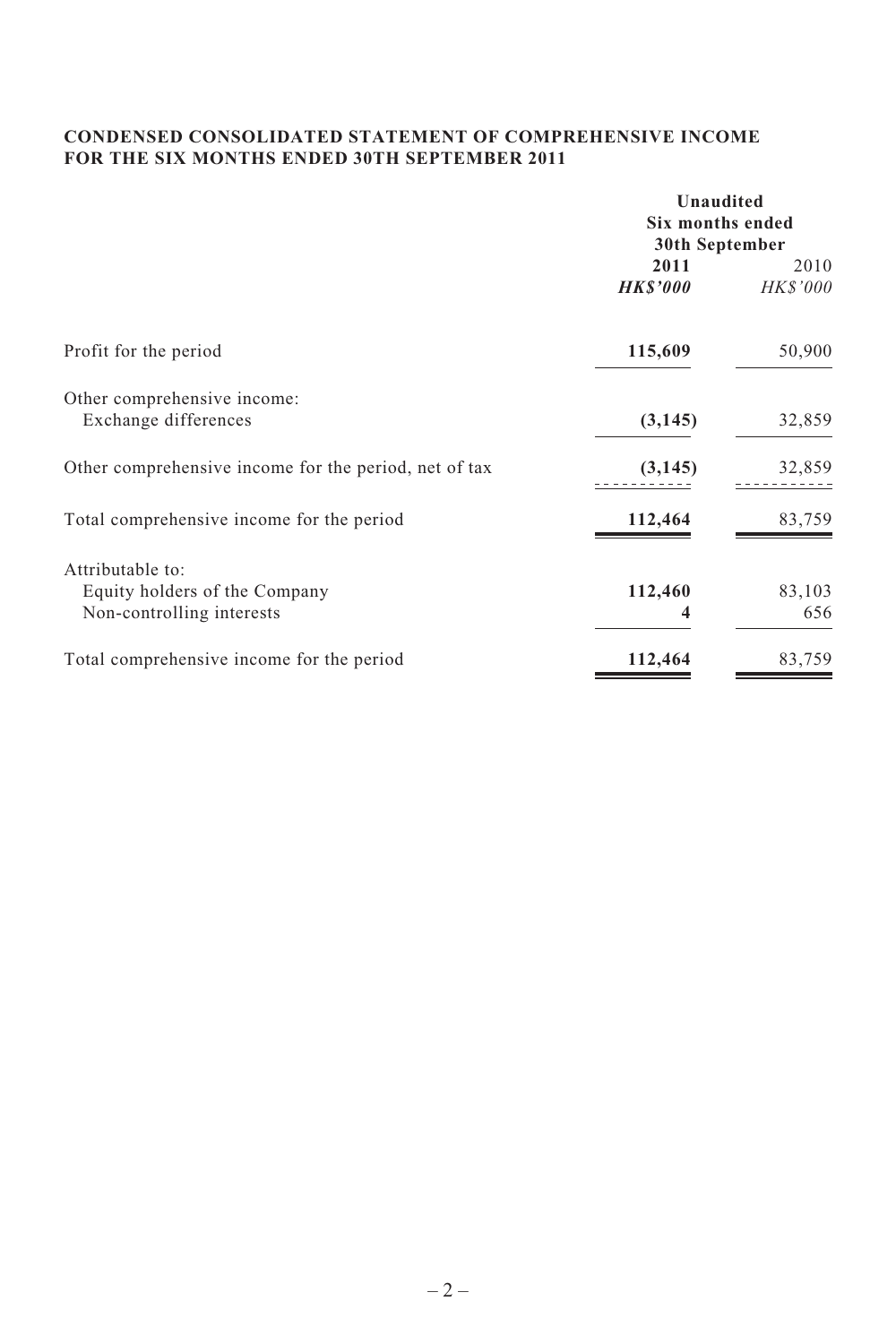# **CONDENSED CONSOLIDATED BALANCE SHEET AS AT 30TH SEPTEMBER 2011**

|                                          |          | Unaudited              |                         |
|------------------------------------------|----------|------------------------|-------------------------|
|                                          |          | 30th September         | 31st March              |
|                                          | Note     | 2011<br><b>HKS'000</b> | 2011<br><i>HK\$'000</i> |
| <b>ASSETS</b>                            |          |                        |                         |
| Non-current assets                       |          |                        |                         |
| Property, plant and equipment            | 12       | 346,250                | 321,114                 |
| Investment property                      | 12       | 52,000                 | 52,000                  |
| Prepayment of lease premium              | 12       | 67,747                 | 73,549                  |
| Intangible assets                        | 12       | 38,712                 | 26,387                  |
| Deferred tax assets                      |          | 61,075                 | 55,794                  |
| Available-for-sale financial assets      |          | 14,639                 | 14,639                  |
|                                          |          | 580,423                | 543,483                 |
| Current assets                           |          |                        |                         |
| <b>Stocks</b><br>Debtors and prepayments | 13<br>14 | 955,340<br>395,284     | 777,411<br>337,044      |
| Bank balances and cash                   |          | 245,242                | 226,080                 |
|                                          |          | 1,595,866              | 1,340,535               |
| Total assets                             |          | 2,176,289              | 1,884,018               |
| <b>EQUITY</b>                            |          |                        |                         |
| Capital and reserves attributable to     |          |                        |                         |
| the equity holders of the Company        |          |                        |                         |
| Share capital                            | 1.5      | 95,134                 | 95,134                  |
| Reserves                                 |          | 976,051                | 886,403                 |
| Shareholders' funds                      |          | 1,071,185              | 981,537                 |
| Non-controlling interests                |          | 8,469                  | 8,650                   |
| Total equity                             |          | 1,079,654              | 990,187                 |
| <b>LIABILITIES</b>                       |          |                        |                         |
| Non-current liabilities                  |          |                        |                         |
| Deferred tax liabilities                 |          | 2,352                  | 2,198                   |
| Borrowings                               | 17       | 95,029                 | 67,742                  |
|                                          |          | 97,381                 | 69,940                  |
| Current liabilities                      |          |                        |                         |
| Creditors and accruals                   | 16       | 555,545                | 425,613                 |
| Income tax payable                       |          | 60,074                 | 28,482                  |
| Borrowings                               | 17       | 383,635                | 369,796                 |
|                                          |          | 999,254                | 823,891                 |
| Total liabilities                        |          | 1,096,635              | 893,831                 |
| Total equity and liabilities             |          | 2,176,289              | 1,884,018               |
| Net current assets                       |          | 596,612                | 516,644                 |
| Total assets less current liabilities    |          | 1,177,035              | 1,060,127               |
|                                          |          |                        |                         |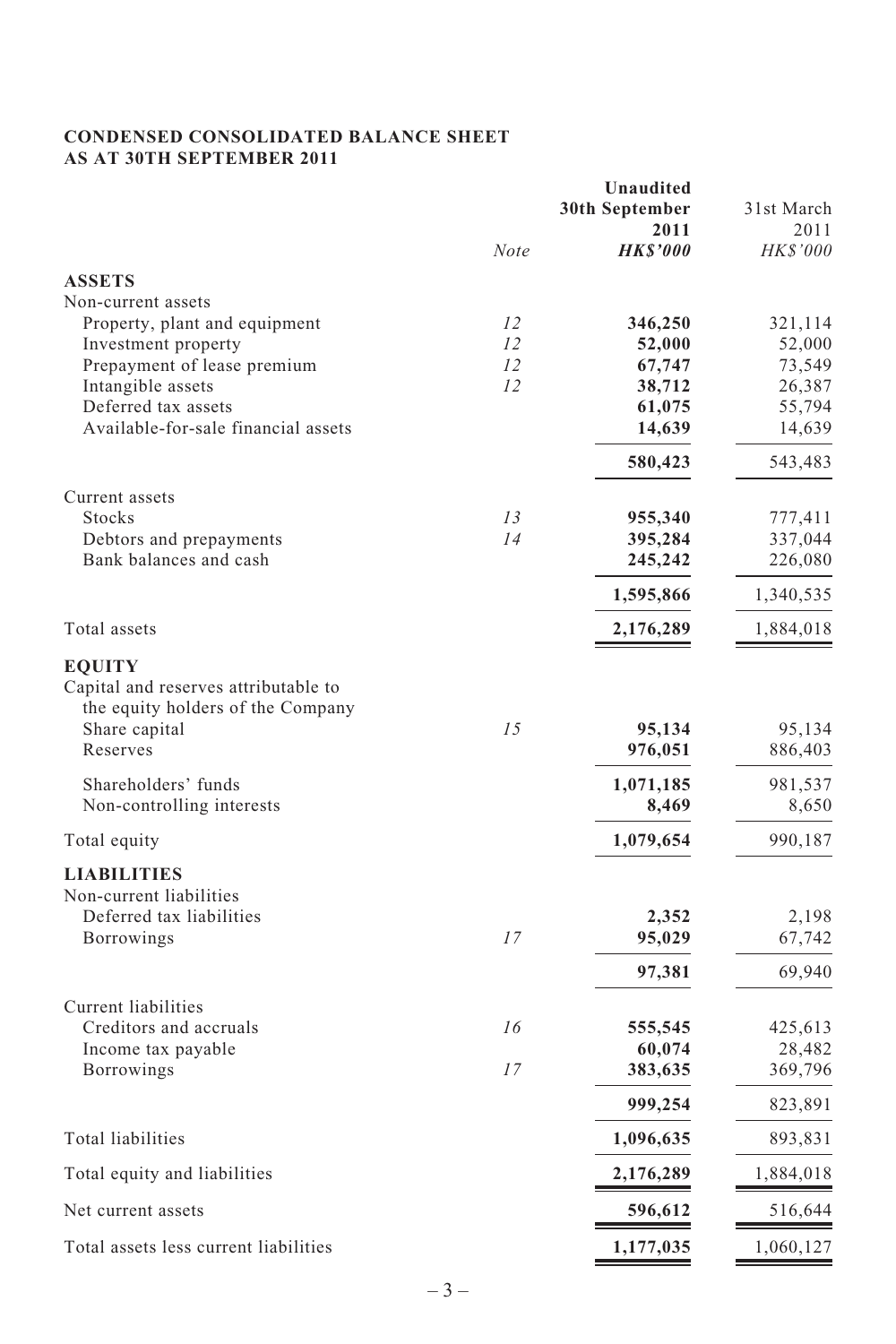# **CONDENSED CONSOLIDATED CASH FLOW STATEMENT FOR THE SIX MONTHS ENDED 30TH SEPTEMBER 2011**

|                                                        | Unaudited<br>Six months ended<br>30th September |                  |  |
|--------------------------------------------------------|-------------------------------------------------|------------------|--|
|                                                        | 2011<br><b>HKS'000</b>                          | 2010<br>HK\$'000 |  |
| Net cash from operating activities                     | 61,435                                          | 137,047          |  |
| Net cash used in investing activities                  | (80, 565)                                       | (59,366)         |  |
| Net cash from/(used in) financing activities           | 18,327                                          | (57, 768)        |  |
| Net (decrease)/increase in cash and cash equivalents   | (803)                                           | 19,913           |  |
| Cash and cash equivalents at 1st April                 | 226,080                                         | 213,184          |  |
| Effect of foreign exchange rate changes                | 19,965                                          | 3,676            |  |
| Cash and cash equivalents at 30th September            | 245,242                                         | 236,773          |  |
| Analysis of the balances of cash and cash equivalents: |                                                 |                  |  |
| Bank balances and cash                                 | 245,242                                         | 236,773          |  |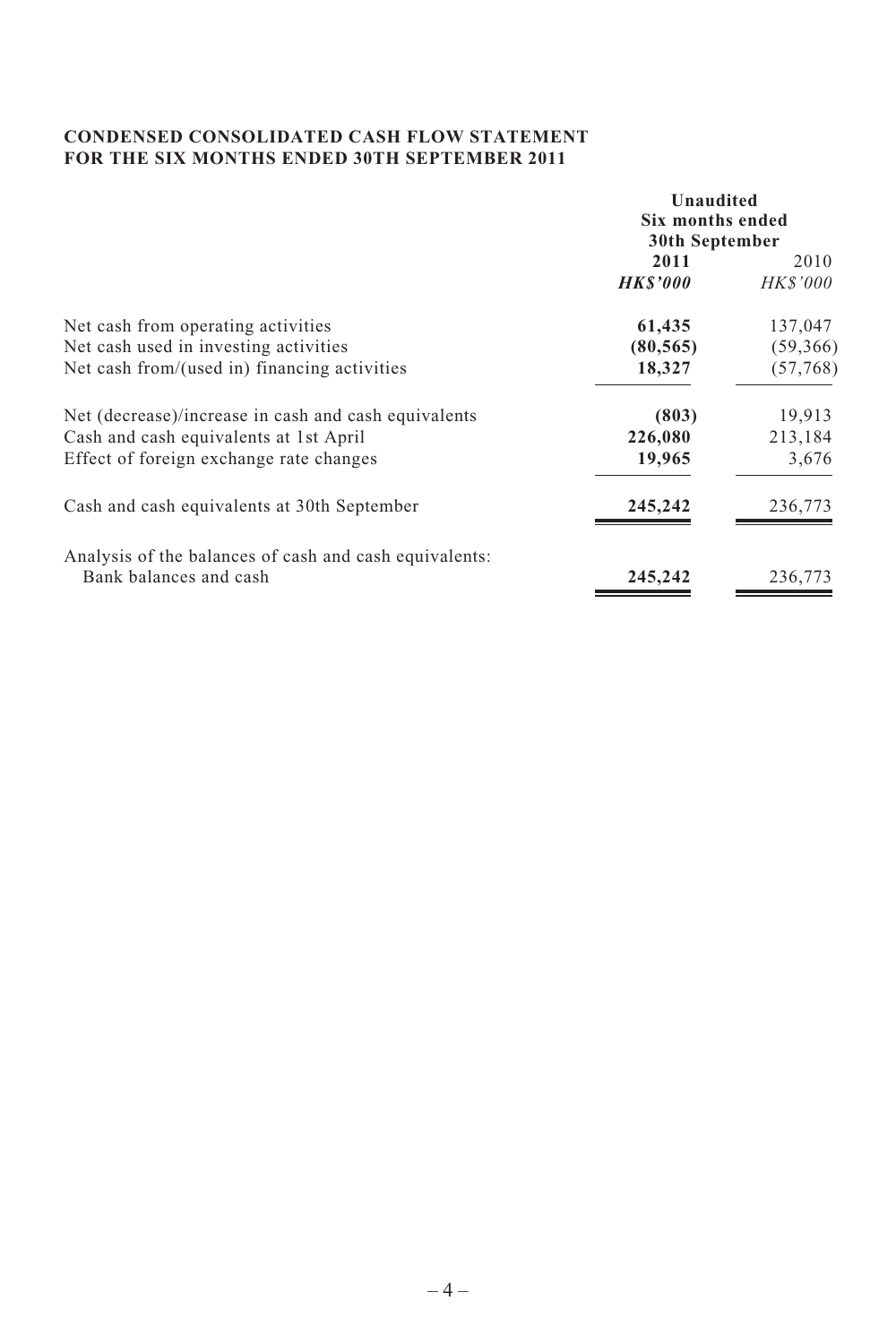# **CONDENSED CONSOLIDATED STATEMENT OF CHANGES IN EQUITY FOR THE SIX MONTHS ENDED 30TH SEPTEMBER 2011**

|                                                                              |                                               |                     |                                          |                                 | Unaudited                        |                   |                                       |                                   |
|------------------------------------------------------------------------------|-----------------------------------------------|---------------------|------------------------------------------|---------------------------------|----------------------------------|-------------------|---------------------------------------|-----------------------------------|
|                                                                              | Attributable to equity holders of the Company |                     |                                          |                                 |                                  |                   |                                       |                                   |
|                                                                              | Share<br>capital<br>HK\$'000                  | premium<br>HK\$'000 | Share Revaluation<br>reserve<br>HK\$'000 | Exchange<br>reserve<br>HK\$'000 | Retained<br>earnings<br>HK\$'000 | Total<br>HK\$'000 | Non-<br>controlling<br><b>HKS'000</b> | interest Total equity<br>HK\$'000 |
| At 1st April 2010                                                            | 95,134                                        | 1,977               | 8,288                                    | 29,312                          | 713,048                          | 847,759           | 4,968                                 | 852,727                           |
| Profit for the period<br>Other comprehensive income:<br>Exchange differences |                                               |                     |                                          | 32,541                          | 50,562                           | 50,562<br>32,541  | 338<br>318                            | 50,900<br>32,859                  |
| Total comprehensive income<br>for the period ended<br>30th September 2010    |                                               |                     |                                          | 32,541                          | 50,562                           | 83,103            | 656                                   | 83,759                            |
| Dividends paid                                                               |                                               |                     |                                          |                                 |                                  |                   | (176)                                 | (176)                             |
| At 30th September 2010                                                       | 95,134                                        | 1,977               | 8,288                                    | 61,853                          | 763,610                          | 930,862           | 5,448                                 | 936,310                           |
| At 1st April 2011                                                            | 95,134                                        | 1,977               | 12,388                                   | 49,088                          | 822,950                          | 981,537           | 8,650                                 | 990,187                           |
| Profit for the period                                                        |                                               |                     |                                          |                                 | 115,318                          | 115,318           | 291                                   | 115,609                           |
| Other comprehensive income:<br><b>Exchange differences</b>                   |                                               |                     |                                          | (2, 858)                        |                                  | (2, 858)          | (287)                                 | (3, 145)                          |
| Total comprehensive income<br>for the period ended<br>30th September 2011    |                                               |                     |                                          | (2,858)                         | 115,318                          | 112,460           | 4                                     | 112,464                           |
| Dividends paid                                                               |                                               |                     |                                          |                                 | (22, 812)                        | (22, 812)         | (185)                                 | (22,997)                          |
| At 30th September 2011                                                       | 95,134                                        | 1,977               | 12,388                                   | 46,230                          | 915,456                          | 1,071,185         | 8,469                                 | 1,079,654                         |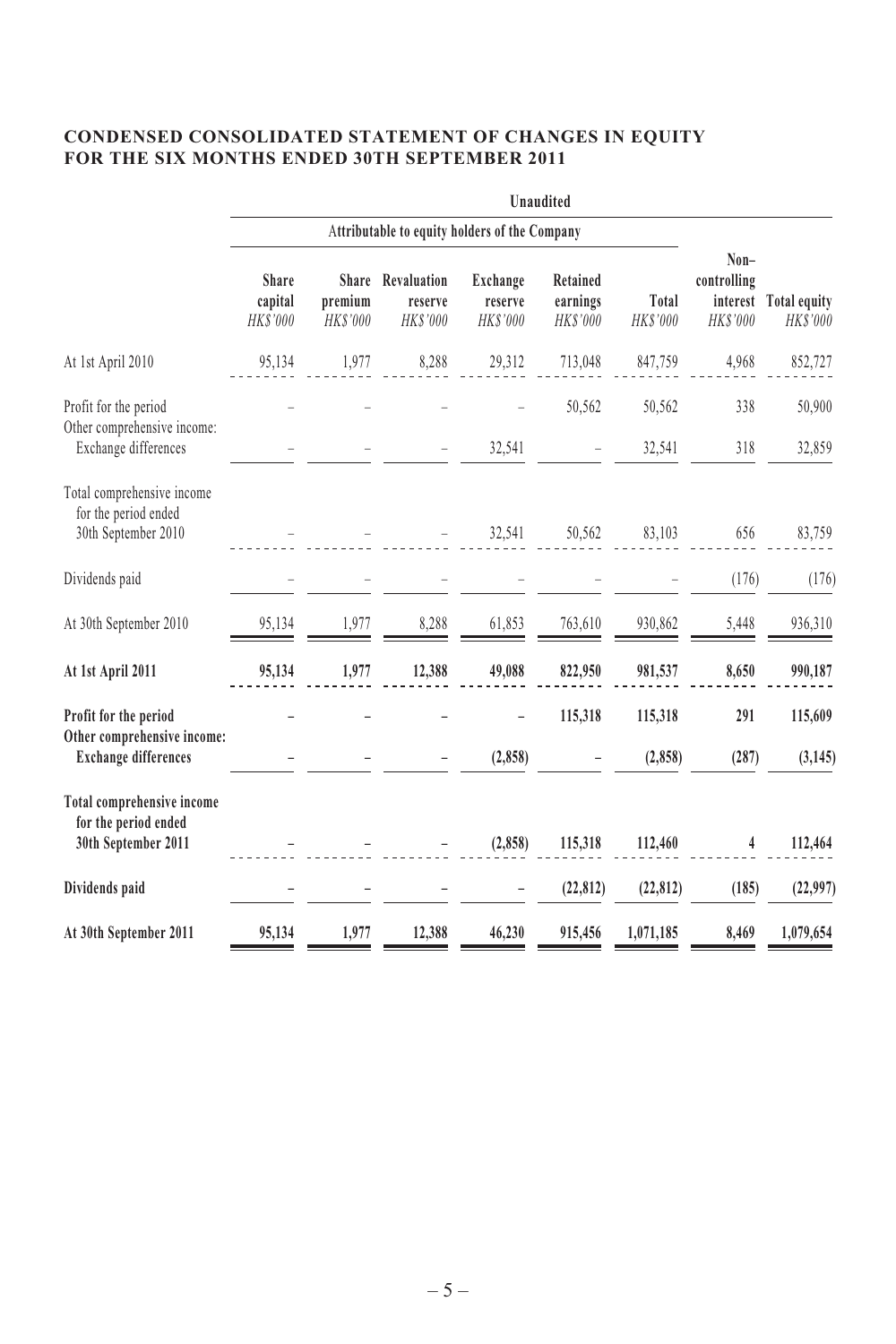# **NOTES TO CONDENSED INTERIM CONSOLIDATED FINANCIAL INFORMATION**

#### **1. BASIS OF PREPARATION**

These unaudited condensed interim consolidated financial information have been prepared in accordance with Hong Kong Accounting Standard ("HKAS") 34 "Interim Financial Reporting" issued by the Hong Kong Institute of Certified Public Accountants ("HKICPA"), and the applicable requirements of Appendix 16 of the Rules Governing the Listing of Securities on The Stock Exchange of Hong Kong Limited (the "Stock Exchange").

The condensed interim consolidated financial information should be read in conjunction with the 2011 annual financial statements.

The accounting policies and methods of computation used in the preparation of these condensed interim consolidated financial information are consistent with those used in the annual financial statements for the year ended 31st March 2011.

The following amendments to standards are mandatory for the first time for the financial year beginning 1st April 2011:

- HKAS 24 (Revised) 'Related Party Disclosures' is effective for annual periods beginning on or after 1st January 2011. It introduces an exemption from all of the disclosure requirements of HKAS 24 for transactions among government related entities and the government. It also clarifies and simplifies the definition of a related party. The revised standard has no material impact on the Group's consolidated financial statements.
- Amendment to HKAS 34 'Interim Financial Reporting' is effective for annual periods beginning on or after 1st January 2011. It emphasises the existing disclosure principles in HKAS 34 and adds further guidance to illustrate how to apply these principles. Greater emphasis has been placed on the disclosure principles for significant events and transactions. Additional requirements cover disclosure of changes to fair value measurement (if significant), and the need to update relevant information from the most recent annual report. The change in accounting policy only results in additional disclosures.

Certain new standards, amendments to standards and interpretations of Hong Kong Financial Reporting Standards ("HKFRS") issued by HKICPA have been published and are effective for accounting periods beginning on or after 1st April 2011. Those that are relevant to the Group's operations are as follows:

| HKFRS 1 Amendment           | Amendment to HKFRS 1 First-time Adoption of Hong Kong       |
|-----------------------------|-------------------------------------------------------------|
|                             | Financial Reporting Standards – Limited Exemption from      |
|                             | Comparative HKFRS 7 Disclosures for first-time Adopters     |
| HK(IFRIC)-Int 14 Amendments | Amendments to HK(IFRIC)-Int 14 Prepayments of a Minimum     |
|                             | <b>Funding Requirement</b>                                  |
| HK(IFRIC)-Int 19            | Extinguishing Financial Liabilities with Equity Instruments |
| Improvements to HKFRSs 2010 |                                                             |

The adoption of the above revised accounting standard has no significant impact on the Group's interim results and financial position.

The Group has not early adopted any new standards, amendments to standards and interpretations of HKFRS which have been issued but not yet effective for the financial year ending 31st March 2012.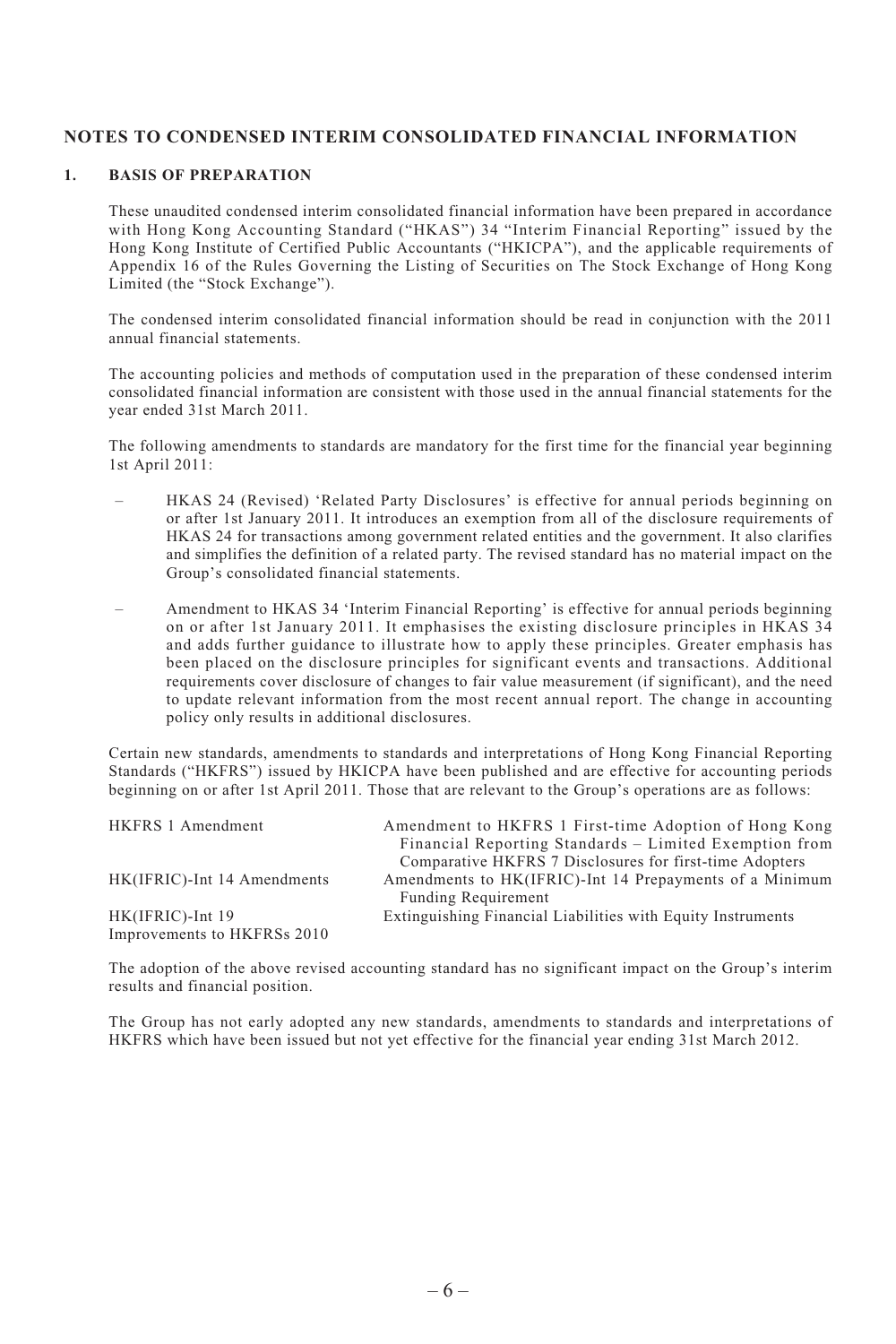#### **2. ESTIMATES**

The preparation of interim financial information requires management to make judgements, estimates and assumptions that affect the application of accounting policies and the reported amounts of assets and liabilities, income and expense. Actual results may differ from these estimates.

In preparing these condensed consolidated interim financial information, the significant judgements made by management in applying the Group's accounting policies and the key sources of estimation uncertainty were the same as those that applied to the consolidated financial statements for the year ended 31 March 2011.

# **3. FINANCIAL RISK MANAGEMENT**

#### **3.1 Financial risk factors**

The Group's activities expose it to a variety of financial risks: foreign exchange risk, interest rate risk, credit risk and liquidity risk.

The interim condensed consolidated financial information do not include all financial risk management information and disclosures required in the annual financial statements, and should be read in conjunction with the Group's annual financial statements as at 31 March 2011.

There have been no changes in the risk management policies since year end.

#### **3.2 Fair value estimation**

The Group's financial instruments carried at fair value is analysed by valuation method. The different levels have been defined as follows:

- Quoted prices (unadjusted) in active markets for identical assets or liabilities (level 1).
- Inputs other than quoted prices included within level 1 that are observable for the asset or liability, either directly (that is, as prices) or indirectly (that is, derived from prices) (level 2).
- Inputs for the asset or liability that are not based on observable market data (that is, unobservable inputs) (level 3).

The Group's available-for-sale financial assets are measured at fair value by discounting the estimated future cash flows. Their fair value measurement is classified as level 3.

There was no transfer of financial instruments into or out of level 3 during the period.

There were no significant changes in the business or economic circumstances that affect the fair value of the Group's financial assets and financial liabilities during the period.

There were no reclassifications of financial assets during the period.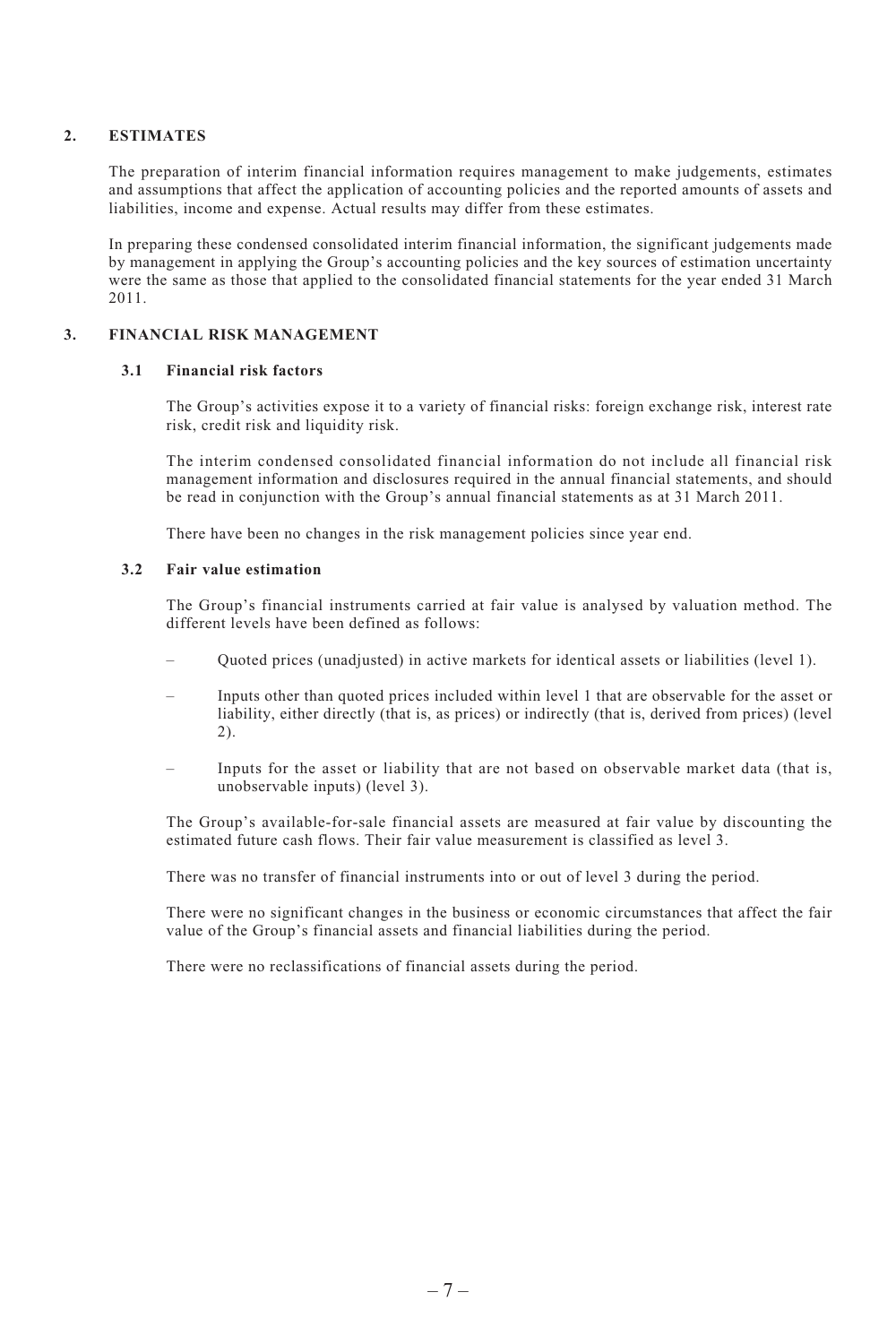#### **4. SEGMENT INFORMATION**

The chief operating decision-makers have been identified as the executive directors. The executive directors review the Group's financial information mainly from product and geographical perspective. From a geographical perspective, management assesses the performance of watch and optical operations in Hong Kong, Macau and Mainland China and rest of Asia.

Sales between operating segments are carried out on terms equivalent to those prevailing in arm's length transactions. The executive directors assess the performance of the operating segments based on a measure of adjusted earnings before interest and tax (EBIT). This measurement basis excludes unallocated income and net corporate expenses.

|                                                     | Six months ended 30th September 2011                           |                                   |                                                                |                                   |                                                 |                                    |                                   |
|-----------------------------------------------------|----------------------------------------------------------------|-----------------------------------|----------------------------------------------------------------|-----------------------------------|-------------------------------------------------|------------------------------------|-----------------------------------|
|                                                     | Watch retail                                                   |                                   |                                                                | Optical retail                    |                                                 |                                    |                                   |
|                                                     | Hong Kong,<br>Macau and<br>Mainland<br>China<br><b>HKS'000</b> | Rest of<br>Asia<br><b>HKS'000</b> | Hong Kong,<br>Macau and<br>Mainland<br>China<br><b>HKS'000</b> | Rest of<br>Asia<br><b>HKS'000</b> | Watch<br>wholesale<br>trading<br><b>HKS'000</b> | Other<br>segment<br><b>HKS'000</b> | Group<br>Total<br><b>HK\$'000</b> |
| <b>Revenues</b>                                     |                                                                |                                   |                                                                | 148,966                           |                                                 | 6,822                              |                                   |
| Gross segment<br>Inter-segment                      | 587,640                                                        | 238,244                           | 412,074                                                        |                                   | 421,985<br>(222, 368)                           | (6, 042)                           | 1,815,731<br>(228, 410)           |
|                                                     | 587,640                                                        | 238,244                           | 412,074                                                        | 148,966                           | 199,617                                         | 780                                | 1,587,321                         |
| <b>Segment results</b>                              | 87,650                                                         | (2,500)                           | 45,046                                                         | 10,536                            | 47,048                                          | (1,908)                            | 185,872                           |
| <b>Unallocated income</b><br>Net corporate expenses |                                                                |                                   |                                                                |                                   |                                                 |                                    | 16<br>(30, 811)                   |
| Operating profit<br><b>Finance costs</b>            |                                                                |                                   |                                                                |                                   |                                                 |                                    | 155,077<br>(5,013)                |
| Profit before income tax<br>Income tax expense      |                                                                |                                   |                                                                |                                   |                                                 |                                    | 150,064<br>(34, 455)              |
| Profit after income tax                             |                                                                |                                   |                                                                |                                   |                                                 |                                    | 115,609                           |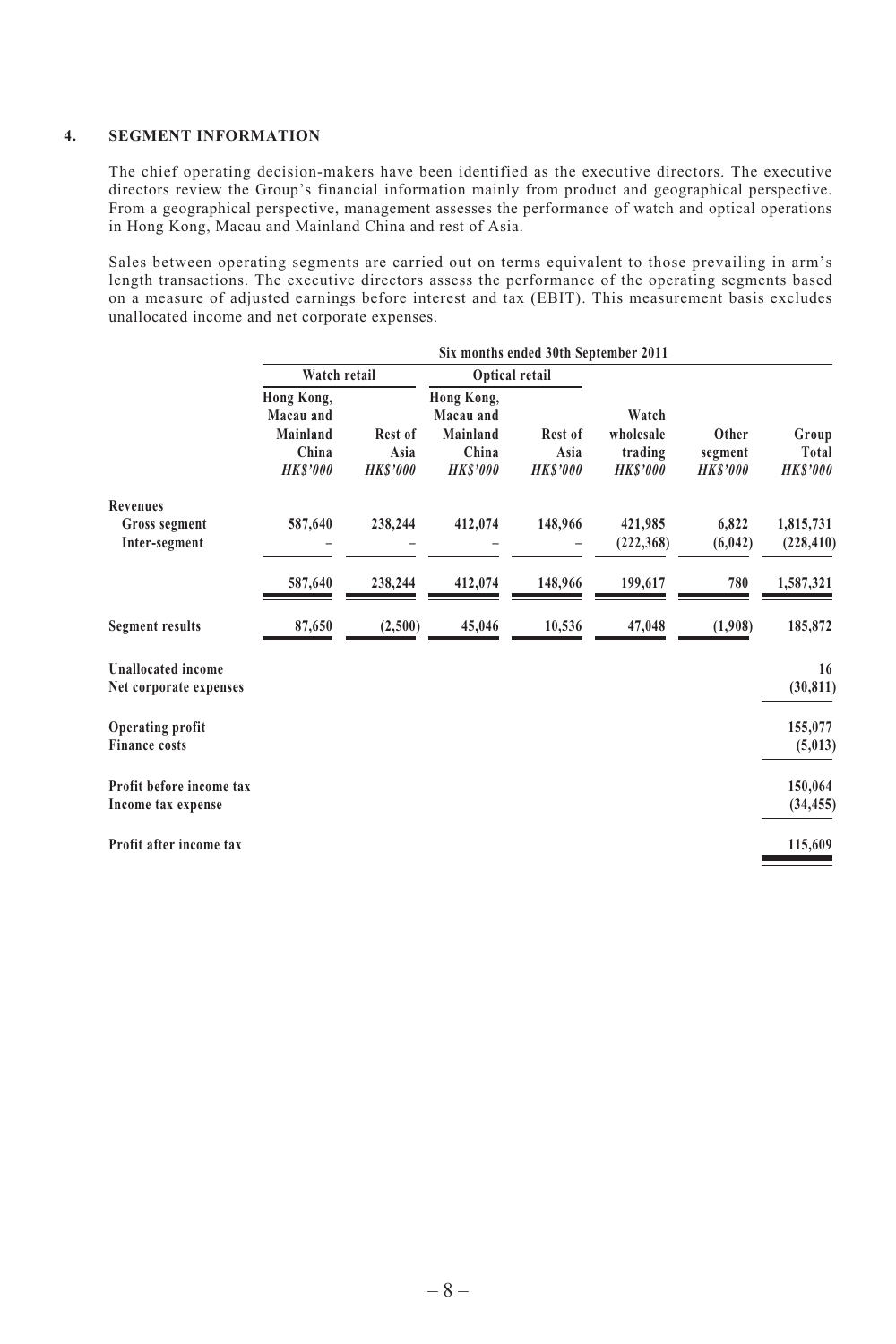# **4. SEGMENT INFORMATION (Continued)**

|                                                |                                                          |                             |                                                                 | Six months ended 30th September 2010 |                                                 |                                     |                            |
|------------------------------------------------|----------------------------------------------------------|-----------------------------|-----------------------------------------------------------------|--------------------------------------|-------------------------------------------------|-------------------------------------|----------------------------|
|                                                | Watch retail                                             |                             |                                                                 | Optical retail                       |                                                 |                                     |                            |
|                                                | Hong Kong,<br>Macau and<br>Mainland<br>China<br>HK\$'000 | Rest of<br>Asia<br>HK\$'000 | Hong Kong,<br>Macau and<br>Mainland<br>China<br><b>HK\$'000</b> | Rest of<br>Asia<br>HK\$'000          | Watch<br>wholesale<br>trading<br><b>HKS'000</b> | Other<br>segment<br><b>HK\$'000</b> | Group<br>Total<br>HK\$'000 |
| Revenues<br>Gross segment<br>Inter-segment     | 416,149                                                  | 216,985                     | 328,917                                                         | 129,758                              | 271,600<br>(102, 825)                           | 6,736<br>(5,959)                    | 1,370,145<br>(108, 784)    |
|                                                | 416,149                                                  | 216,985                     | 328,917                                                         | 129,758                              | 168,775                                         | 777                                 | 1,261,361                  |
| Segment results                                | 26,780                                                   | 8,545                       | 20,335                                                          | 10,520                               | 38,196                                          | (1,613)                             | 102,763                    |
| Unallocated income<br>Net corporate expenses   |                                                          |                             |                                                                 |                                      |                                                 |                                     | 56<br>(22, 362)            |
| Operating profit<br>Finance costs              |                                                          |                             |                                                                 |                                      |                                                 |                                     | 80,457<br>(4,692)          |
| Profit before income tax<br>Income tax expense |                                                          |                             |                                                                 |                                      |                                                 |                                     | 75,765<br>(24, 865)        |
| Profit after income tax                        |                                                          |                             |                                                                 |                                      |                                                 |                                     | 50,900                     |

# **5. REVENUES**

|                     |                | Six months ended |  |  |
|---------------------|----------------|------------------|--|--|
|                     | 30th September |                  |  |  |
|                     | 2011           | 2010             |  |  |
|                     | <b>HKS'000</b> | <b>HKS'000</b>   |  |  |
| Turnover            |                |                  |  |  |
| Sales of goods      | 1,586,541      | 1,260,584        |  |  |
| Gross rental income | 780            | 777              |  |  |
|                     | 1,587,321      | 1,261,361        |  |  |

# **6. OTHER (LOSSES)/GAINS, NET**

|                                                        | Six months ended<br>30th September |                |  |
|--------------------------------------------------------|------------------------------------|----------------|--|
|                                                        | 2011                               | 2010           |  |
|                                                        | <b>HKS'000</b>                     | <b>HKS'000</b> |  |
| Gain on disposal of property, plant and equipment, net | 620                                | 60             |  |
| Gain on disposal of an investment property             |                                    | 1.296          |  |
| Exchange $(\text{loss})/\text{gain}$ , net             | (3, 463)                           | 5,242          |  |
|                                                        | (2, 843)                           | 6.598          |  |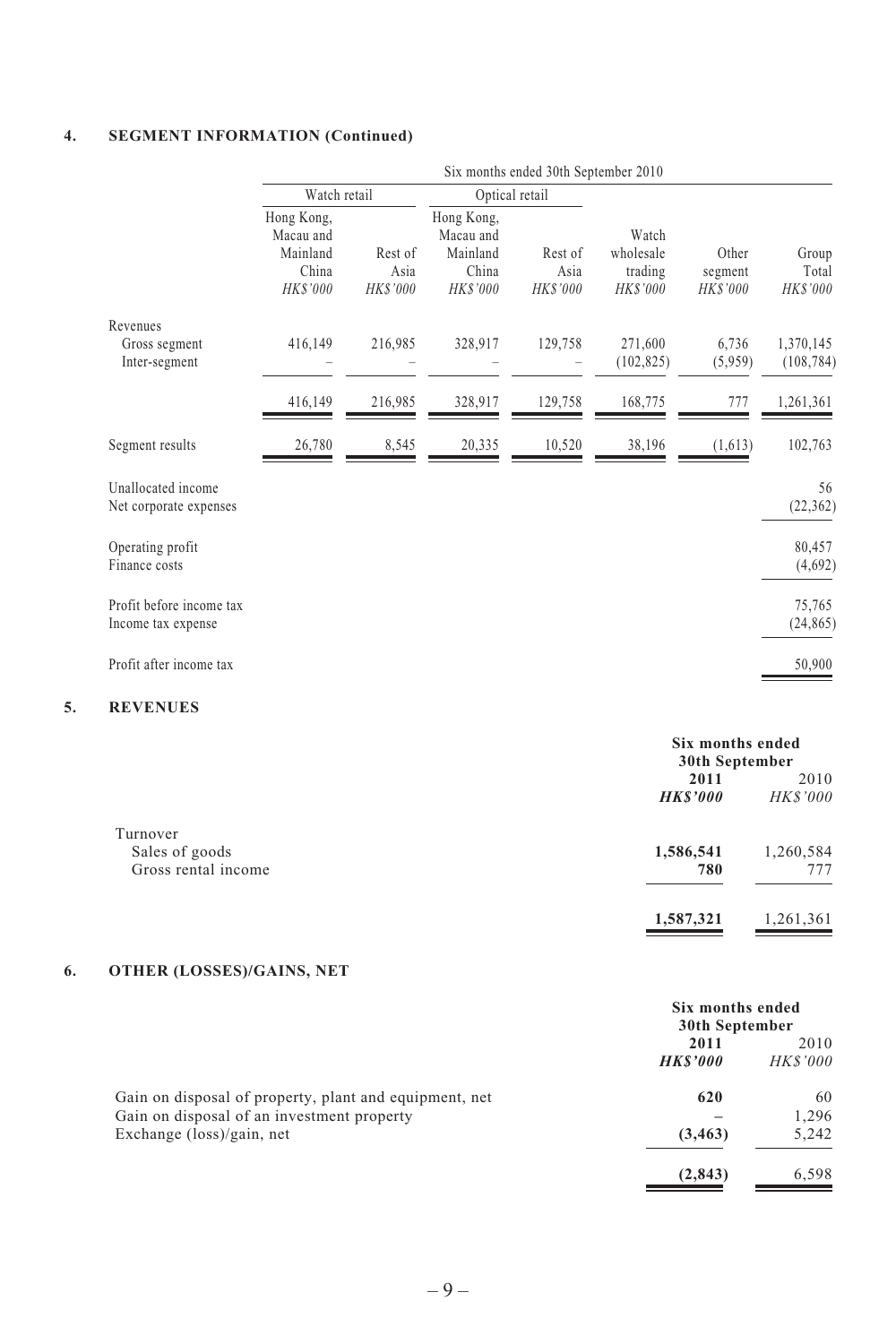#### **7. OTHER INCOME**

|                                                   | Six months ended<br>30th September |                        |  |
|---------------------------------------------------|------------------------------------|------------------------|--|
|                                                   | 2011<br><b>HKS'000</b>             | 2010<br><b>HKS'000</b> |  |
| Building management fee income<br>Interest income | 1,129<br>230                       | 1,344<br>90            |  |
| Sundries                                          | 7.244                              | 6,159                  |  |
|                                                   | 8,603                              | 7,593                  |  |

# **8. EXPENSES BY NATURE**

Expenses included in arriving at the profit before income tax are analysed as follows:

|                                               | Six months ended<br>30th September |                 |  |
|-----------------------------------------------|------------------------------------|-----------------|--|
|                                               | 2011                               | 2010            |  |
|                                               | <b>HKS'000</b>                     | <b>HK\$'000</b> |  |
| Depreciation of property, plant and equipment |                                    |                 |  |
| $-$ Owned                                     | 38,753                             | 41,001          |  |
| $-$ Leased                                    | 157                                | 299             |  |
| Amortisation of prepayment of lease premium   | 3.930                              | 3.616           |  |
| Provision for stocks                          | 18.431                             | 2.984           |  |
| Impairment of property, plant and equipment   | 2,558                              |                 |  |
|                                               |                                    |                 |  |

# **9. INCOME TAX EXPENSE**

Hong Kong profits tax has been provided at the rate of 16.5% on the estimated assessable profits for the six months ended 30th September 2011 (2010: 16.5%) less relief for available tax losses. Taxation on overseas profits has been calculated on the estimated assessable profits for the six months ended 30th September 2011 at the rates of taxation prevailing in the territories in which the Group operates.

The amount of income tax charged to the consolidated income statement represents:

|                                           | Six months ended<br>30th September |                        |
|-------------------------------------------|------------------------------------|------------------------|
|                                           | 2011<br><b>HKS'000</b>             | 2010<br><b>HKS'000</b> |
| Current income tax                        |                                    |                        |
| Hong Kong profits tax                     | 24,588                             | 11,061                 |
| Overseas profits tax                      | 15,635                             | 15,571                 |
| Over provisions in respect of prior years | (118)                              | (810)                  |
|                                           | 40,105                             | 25,822                 |
| Deferred income tax                       | (5,650)                            | (957)                  |
| Income tax expense                        | 34,455                             | 24,865                 |
|                                           |                                    |                        |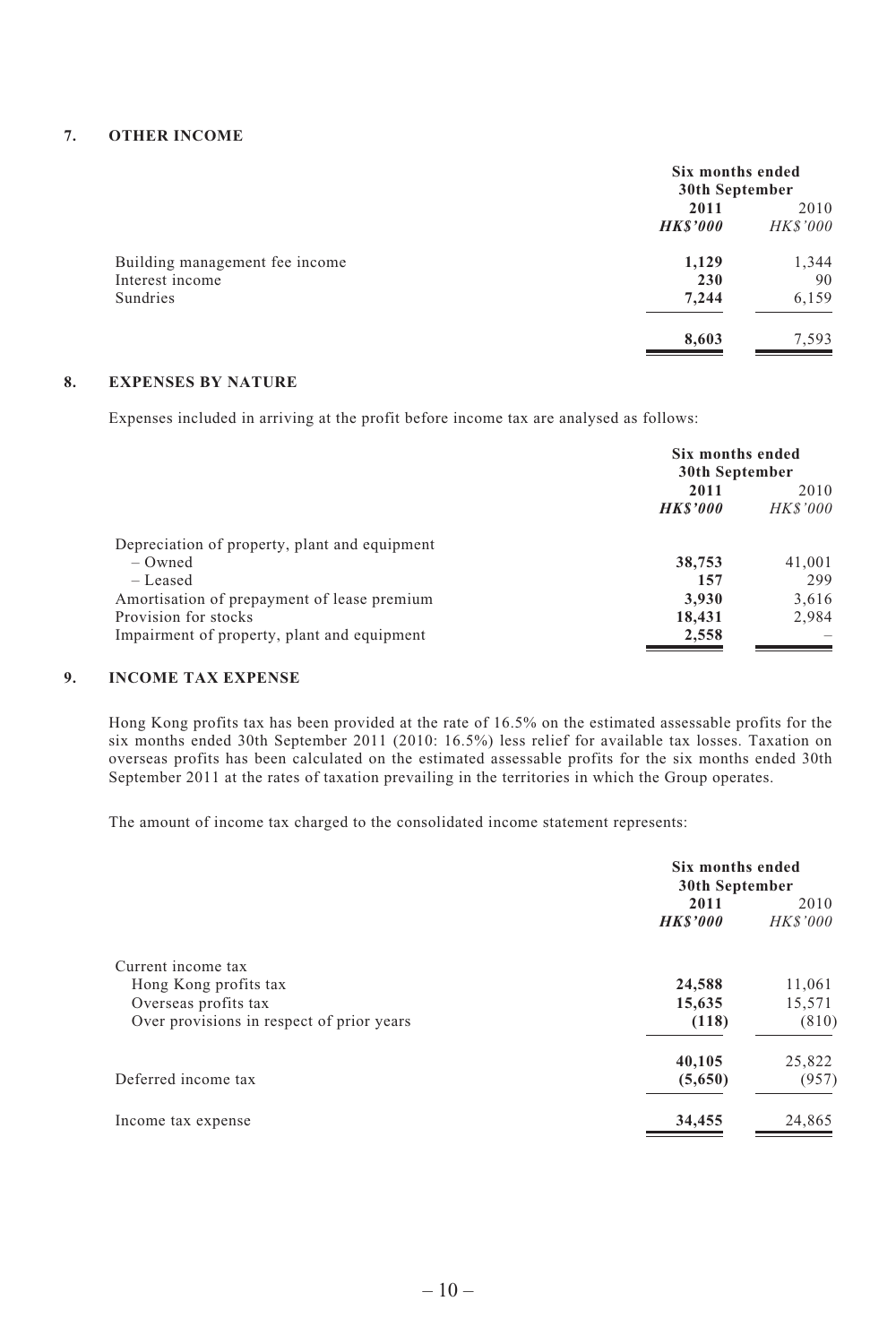#### **10. DIVIDEND**

|                                                                      | Six months ended<br>30th September |                        |
|----------------------------------------------------------------------|------------------------------------|------------------------|
|                                                                      | 2011<br><b>HKS'000</b>             | 2010<br><b>HKS'000</b> |
| Interim, declared, of HK\$0.035 (2010: HK\$0.012) per ordinary share | 33,297                             | 11.416                 |

At a meeting held on 29th November 2011, the directors declared an interim dividend of HK\$0.035 per ordinary share. This dividend is not recognized as a liability at the balance sheet date but will be reflected as an appropriation of retained earnings for the year ending 31st March 2012.

# **11. EARNINGS PER SHARE**

#### **Basic**

Basic earnings per share is calculated by dividing the profit attributable to equity holders of the Company by the weighted average number of ordinary shares in issue during the period.

|                                                                 | Six months ended<br>30th September |         |
|-----------------------------------------------------------------|------------------------------------|---------|
|                                                                 | 2011                               | 2010    |
| Weighted average number of ordinary shares in issue (thousands) | 951,340                            | 951,340 |
| Profit attributable to equity holders of the Company (HK\$'000) | 115,318                            | 50,562  |
| Basic earnings per share (HK cents)                             | 12.12                              | 5.31    |

#### **Dilutive**

There were no dilutive potential ordinary shares in existence during the six months ended 30th September 2010 and 2011.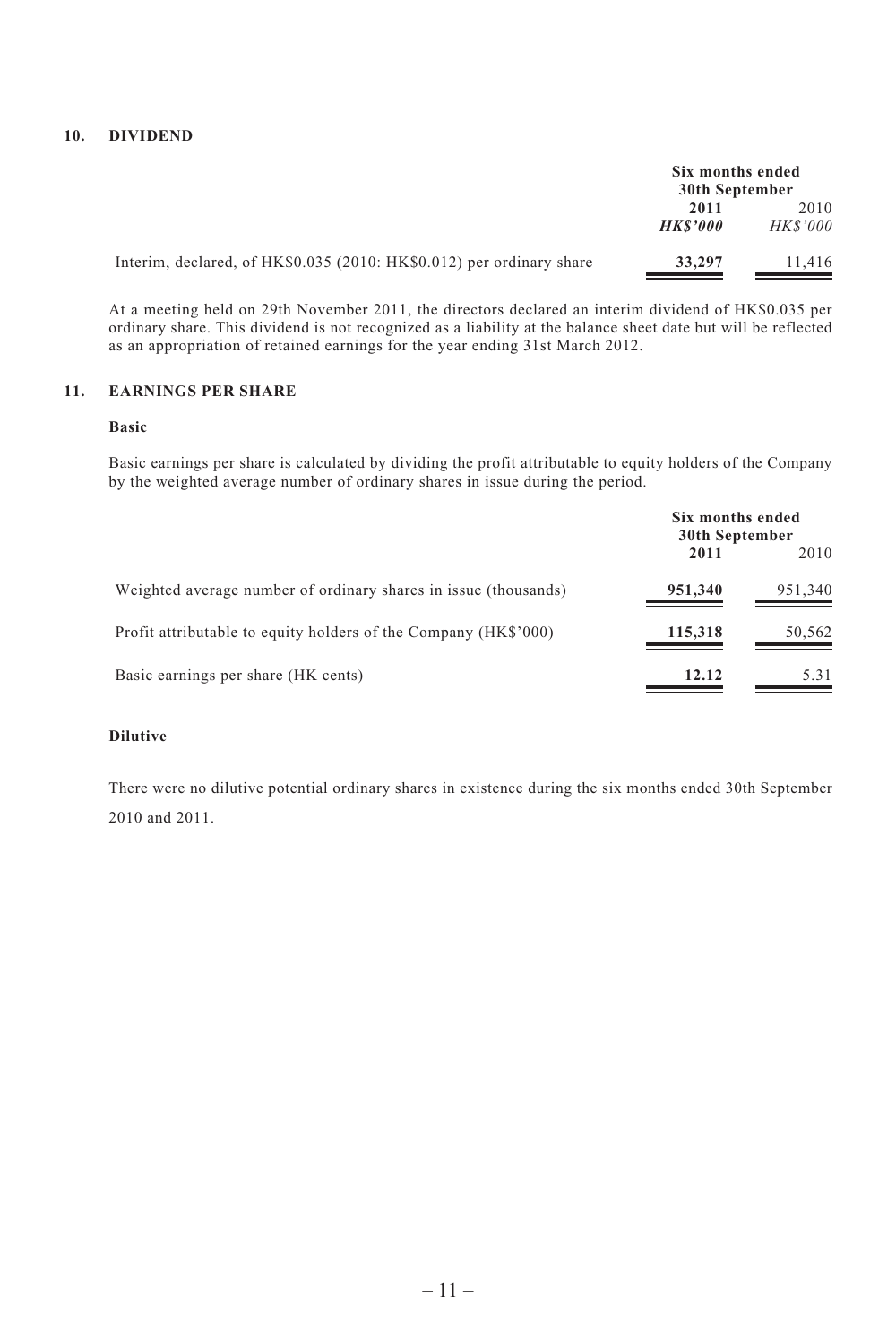# **12. CAPITAL EXPENDITURE**

|                                                      | Goodwill<br>HK\$'000 | <b>Trademarks</b><br>HK\$'000 | Total<br>intangible<br>assets<br><b>HKS'000</b> | Property,<br>plant and<br>equipment<br>HK\$'000 | <b>Investment</b><br>properties<br><b>HKS'000</b> | Prepayment<br>of lease<br>premium<br>HK\$'000 |
|------------------------------------------------------|----------------------|-------------------------------|-------------------------------------------------|-------------------------------------------------|---------------------------------------------------|-----------------------------------------------|
| Opening net book amount<br>as at 1st April 2011      | 9,593                | 16,794                        | 26,387                                          | 321,114                                         | 52,000                                            | 73,549                                        |
| <b>Additions</b>                                     |                      | 12,557                        | 12,557                                          | 69,705                                          |                                                   |                                               |
| <b>Exchange differences</b>                          | (272)                | 40                            | (232)                                           | (2, 254)                                        |                                                   | (1, 872)                                      |
| <b>Disposals</b>                                     |                      |                               |                                                 | (847)                                           |                                                   |                                               |
| Depreciation/amortisation                            |                      |                               |                                                 | (38,910)                                        |                                                   | (3,930)                                       |
| Impairment                                           |                      |                               |                                                 | (2, 558)                                        |                                                   |                                               |
| Closing net book amount<br>as at 30th September 2011 | 9,321                | 29,391                        | 38,712                                          | 346,250                                         | 52,000                                            | 67,747                                        |
| Opening net book amount                              |                      |                               |                                                 |                                                 |                                                   |                                               |
| as at 1st April 2010                                 | 7,592                | 16,586                        | 24,178                                          | 310,464                                         | 41,200                                            | 54,215                                        |
| Additions                                            |                      |                               |                                                 | 46,164                                          |                                                   | 20,073                                        |
| Exchange differences                                 | 1,018                | 122                           | 1,140                                           | 4,920                                           |                                                   | 4,121                                         |
| Disposals                                            |                      |                               |                                                 | (668)                                           | (2,600)                                           | (1,383)                                       |
| Depreciation/amortisation                            |                      |                               |                                                 | (41,300)                                        |                                                   | (3,616)                                       |
| Closing net book amount                              |                      |                               |                                                 |                                                 |                                                   |                                               |
| as at 30th September 2010                            | 8.610                | 16,708                        | 25,318                                          | 319,580                                         | 38,600                                            | 73,410                                        |
| Additions                                            |                      |                               |                                                 | 46,240                                          |                                                   | 3,923                                         |
| Exchange differences                                 | 983                  | 86                            | 1,069                                           | 1,218                                           |                                                   | 165                                           |
| Disposals                                            |                      |                               |                                                 | (279)                                           |                                                   | (46)                                          |
| Depreciation/amortisation                            |                      |                               |                                                 | (39, 526)                                       |                                                   | (3,903)                                       |
| (Impairment)/fair value gains                        |                      |                               |                                                 | (6,119)                                         | 13,400                                            |                                               |
| Closing net book amount                              |                      |                               |                                                 |                                                 |                                                   |                                               |
| as at 31st March 2011                                | 9,593                | 16,794                        | 26,387                                          | 321,114                                         | 52,000                                            | 73,549                                        |

# **13. STOCKS**

| 30th September | 31st March     |
|----------------|----------------|
| 2011           | 2011           |
| <b>HKS'000</b> | <b>HKS'000</b> |
| 54,834         | 30,901         |
| 19,193         | 13,070         |
| 881,313        | 733,440        |
| 955,340        | 777,411        |
|                |                |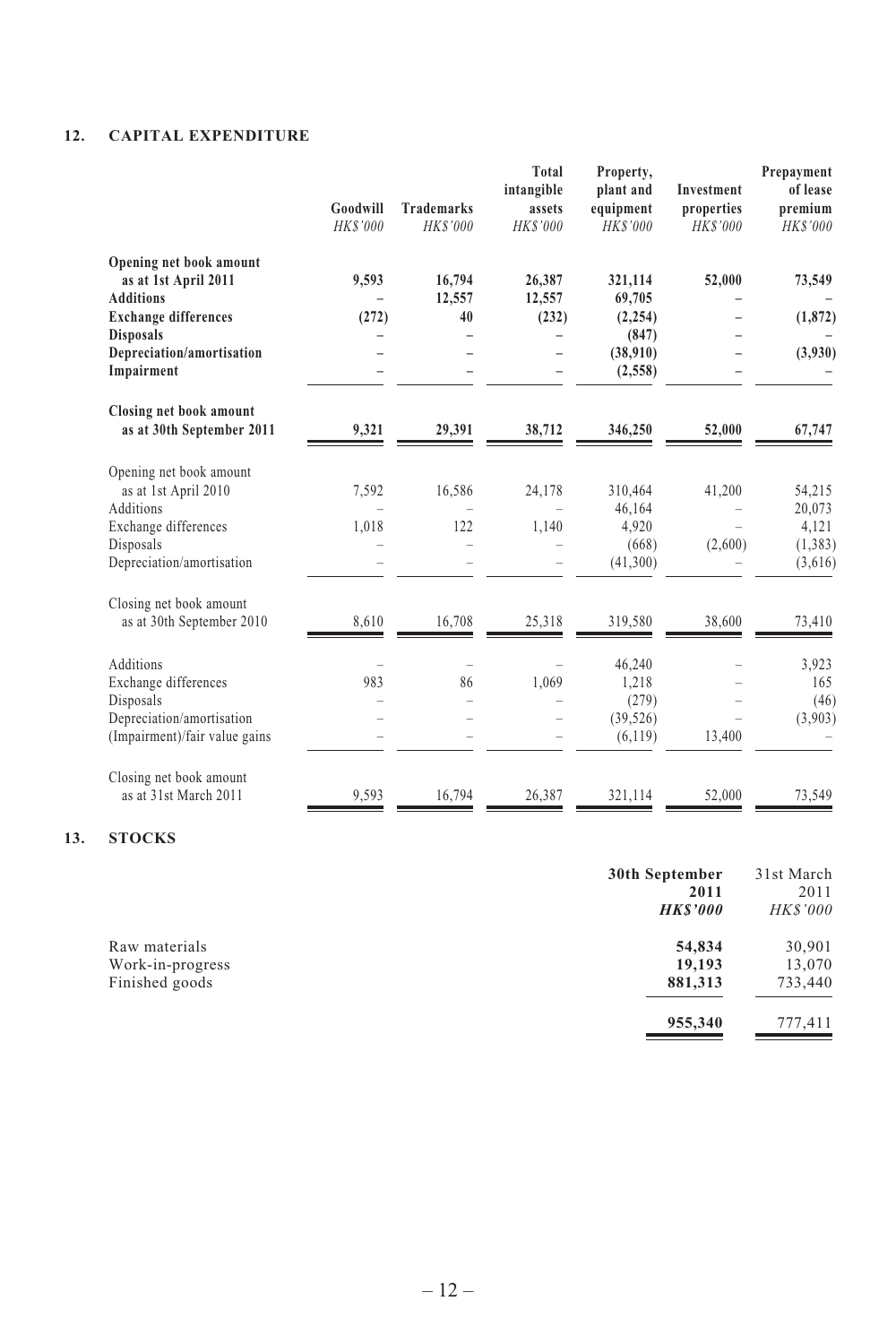#### **14. DEBTORS AND PREPAYMENTS**

|                                                | 30th September<br>2011<br><b>HK\$'000</b> | 31st March<br>2011<br><b>HK\$'000</b> |
|------------------------------------------------|-------------------------------------------|---------------------------------------|
|                                                |                                           |                                       |
| Trade debtors, gross                           | 169,969                                   | 153,094                               |
| Provision for impairment of trade debtors      | (24, 853)                                 | (24, 943)                             |
| Trade debtors, net                             | 145,116                                   | 128,151                               |
| Deposits, prepayments and other debtors        | 250,168                                   | 208,893                               |
|                                                | 395,284                                   | 337,044                               |
| Trade debtors analysed by invoice date (note): |                                           |                                       |
| Below 60 days                                  | 73,140                                    | 54,098                                |
| Over 60 days                                   | 96,829                                    | 98,996                                |
|                                                | 169,969                                   | 153,094                               |

#### *Note:*

The Group allows an average credit period of 60 days from the invoice date to its trade debtors.

# **15. SHARE CAPITAL**

|                                                                | Number of<br>shares of<br>HK\$0.1 each |
|----------------------------------------------------------------|----------------------------------------|
| Issued and fully paid:                                         |                                        |
| At 30th September 2010, 1st April 2011 and 30th September 2011 | 951,340,023                            |
| $\cdots$                                                       |                                        |

*Note:*

No share options were exercised, granted or lapsed during the six months ended 30th September 2011 and the year ended 31st March 2011.

# **16. CREDITORS AND ACCRUALS**

| 30th September<br>2011<br><b>HKS'000</b> | 31st March<br>2011<br>HK\$'000 |
|------------------------------------------|--------------------------------|
|                                          |                                |
| 280,831                                  | 193,095                        |
| 53,853                                   | 65,270                         |
| 334,684                                  | 258,365                        |
| 220,861                                  | 167,248                        |
| 555,545                                  | 425,613                        |
|                                          |                                |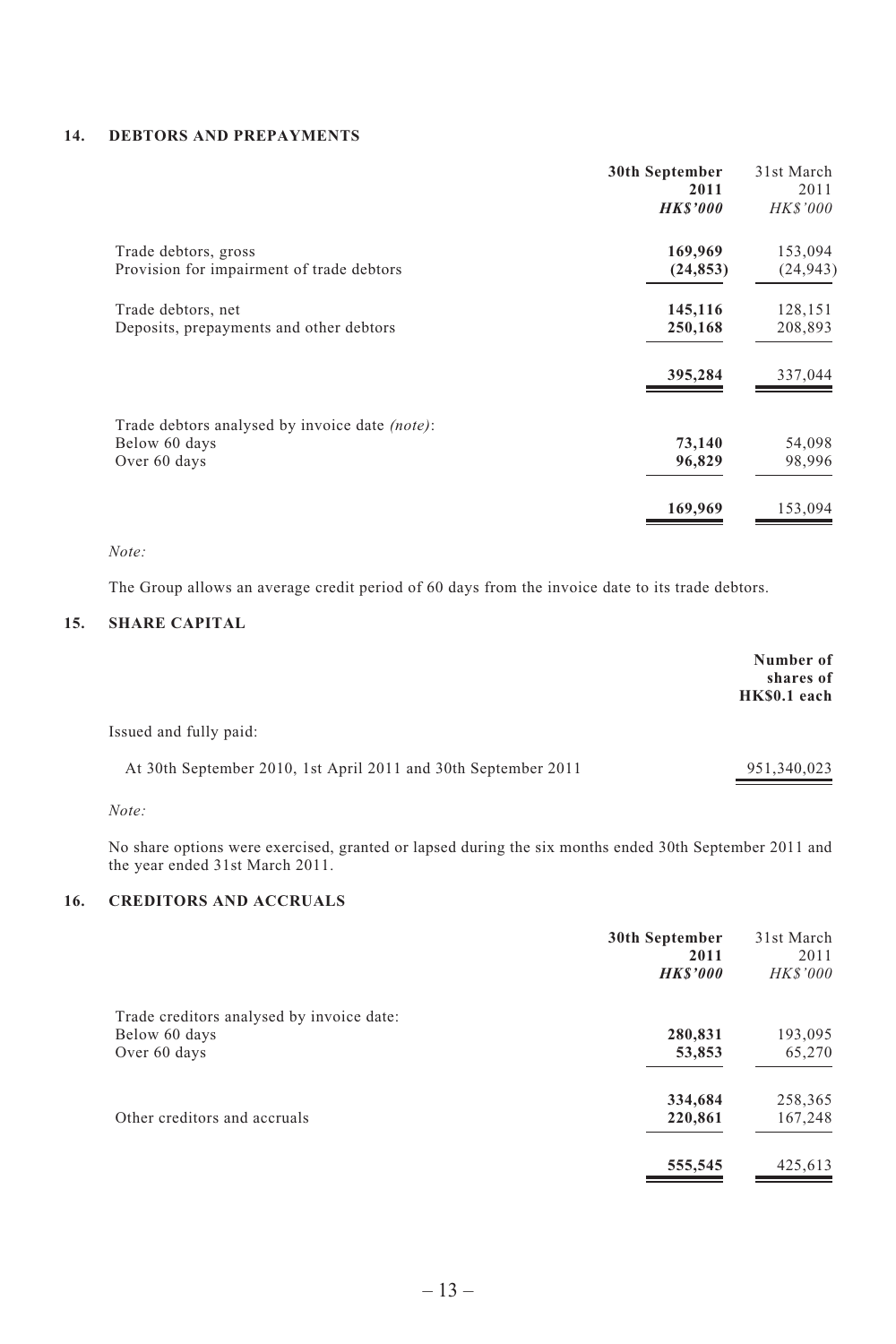#### **17. BORROWINGS**

|                                                                  | 30th September<br>2011 |                       | 31st March<br>2011   |
|------------------------------------------------------------------|------------------------|-----------------------|----------------------|
|                                                                  | <b>Note</b>            | <b>HKS'000</b>        | <b>HKS'000</b>       |
| Bank borrowings<br>Obligations under finance leases              | (a)<br>(b)             | 478,421<br>243        | 437,158<br>380       |
| Amount repayable within one year included in current liabilities |                        | 478,664<br>(383, 635) | 437,538<br>(369,796) |
|                                                                  |                        | 95,029                | 67,742               |

*Note:*

(a) The Group's bank borrowings are repayable as follows:

|                       | 30th September<br>2011<br><b>HKS'000</b> | 31st March<br>2011<br><b>HKS'000</b> |
|-----------------------|------------------------------------------|--------------------------------------|
| Within 1 year         | 383,468                                  | 369,541                              |
| Between 1 and 2 years | 18,535                                   | 14,354                               |
| Between 2 and 5 years | 38,919                                   | 31,192                               |
| Over 5 years          | 37,499                                   | 22,071                               |
|                       | 478,421                                  | 437,158                              |

Included in bank borrowings as at 30th September 2011 are secured borrowings amounted to HK\$326,634,000 (31st March 2011: HK\$302,283,000), which are secured by land and buildings, an investment property and prepayment of lease premium of the Group.

# (b) The obligations under finance leases are payable as follows:

|                                                               | 30th September<br>2011 | 31st March<br>2011 |
|---------------------------------------------------------------|------------------------|--------------------|
|                                                               | <i><b>HK\$'000</b></i> | <i>HK\$'000</i>    |
| Within 1 year                                                 | 191                    | 279                |
| Between 1 and 2 years                                         | 69                     | 98                 |
| Between 2 and 5 years                                         | 12                     | 46                 |
|                                                               | 272                    | 423                |
| Future finance charges on finance leases                      | (29)                   | (43)               |
| Present value of finance lease liabilities                    | 243                    | 380                |
| The present value of finance lease liabilities is as follows: |                        |                    |
| Within 1 year                                                 | 167                    | 255                |
| Between 1 and 2 years                                         | 65                     | 80                 |
| Between 2 and 5 years                                         | 11                     | 45                 |
|                                                               | 243                    | 380                |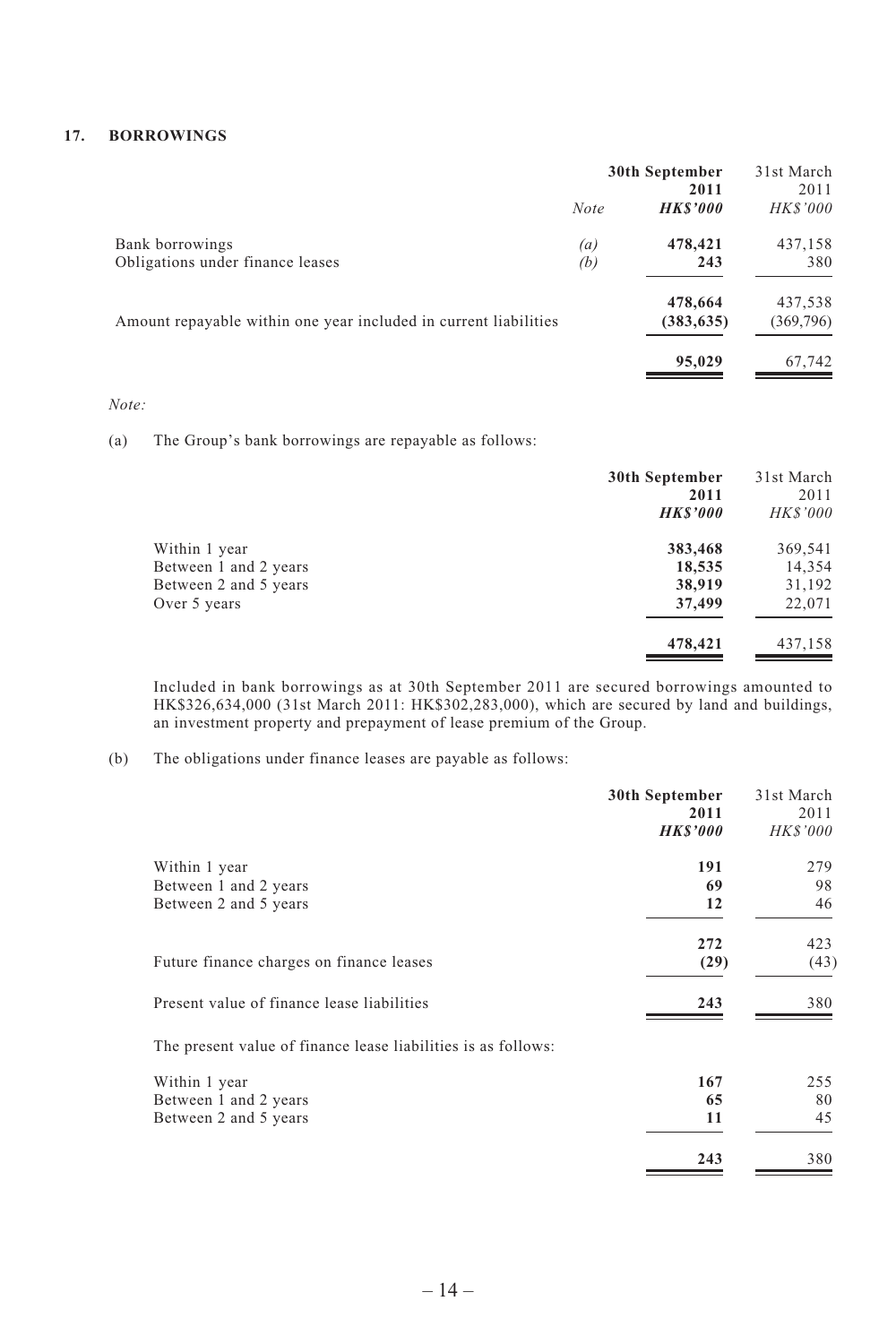## **18. COMMITMENTS**

|                                                                                                                                | 30th September<br>2011<br><b>HKS'000</b> | 31st March<br>2011<br><b>HKS'000</b> |
|--------------------------------------------------------------------------------------------------------------------------------|------------------------------------------|--------------------------------------|
| Capital commitments for property, plant and equipment:<br>Contracted but not provided for<br>Authorised but not contracted for | 6.141                                    | 7,780                                |
|                                                                                                                                | 6.141                                    | 7.780                                |

#### **19. RELATED PARTY TRANSACTIONS**

The Chairman of the Company, Mr Chumphol Kanjanapas, is also the director of Yee Hing Company Limited ("Yee Hing").

The following is a summary of the significant related party transactions carried out in the normal course of the Group's business:

(i) Sales of goods and services to related companies

|                                                     |                | Six months ended<br>30th September |  |
|-----------------------------------------------------|----------------|------------------------------------|--|
|                                                     | 2011           | 2010                               |  |
|                                                     | <b>HKS'000</b> | <i>HK\$'000</i>                    |  |
| Service income from a related company <i>(note)</i> | 1.071          | 1.071                              |  |

- *Note* A wholly-owned subsidiary of the Group entered into agreement with Mengiwa Property Investment Limited ("MPIL"), a wholly-owned subsidiary company of Yee Hing, for the provision of the following services:
- (a) contract administration with respect to contracts entered into between MPIL and third parties from time to time;
- (b) property agency liaison and tenancy management;
- (c) management of the property manager of Stelux House; and
- (d) other miscellaneous administrative services.

The fee for the provision of the above services was agreed at HK\$178,500 per calendar month during the duration of the agreement.

(ii) Purchases of goods and services from related companies

| Six months ended<br>30th September |                |  |
|------------------------------------|----------------|--|
| 2011<br>2010                       |                |  |
| <b>HKS'000</b>                     | <b>HKS'000</b> |  |
| 5.505                              | 5.532          |  |
| 3.953                              | 5.099          |  |
|                                    |                |  |

*Note:*

(a) During the period, certain subsidiaries of the Company purchased optical products from the Vision Pro Group and International Optical Manufacturing Company Limited, indirectly owned subsidiaries of Yee Hing, in accordance with the terms of written agreements for the Group's retail and trading operations.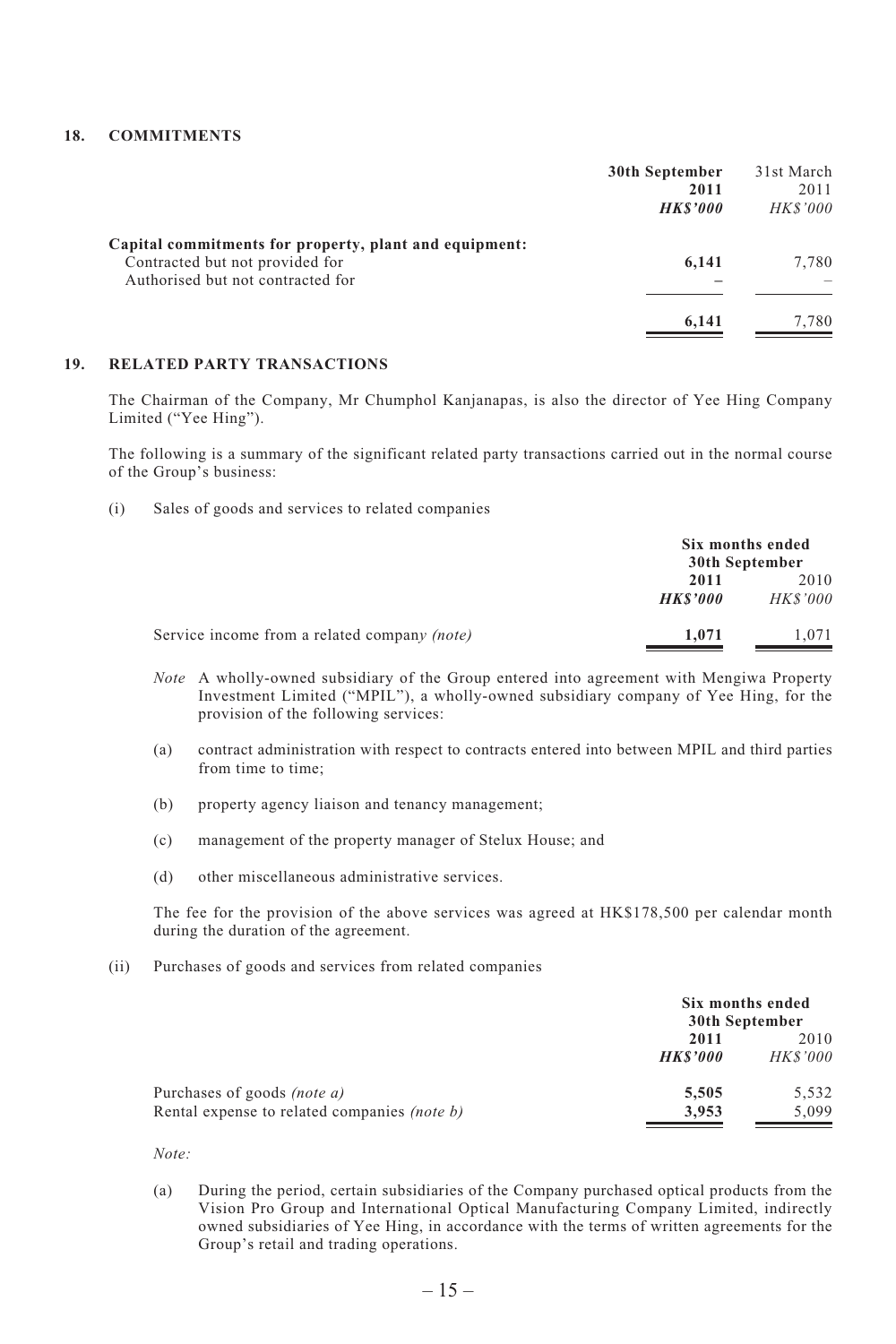## **19. RELATED PARTY TRANSACTIONS** *(continued)*

- (ii) Purchases of goods and services from related companies *(continued)*
	- (b) During the period, certain subsidiaries of the Company have entered into tenancy agreements with the following related parties for office premises, warehouses, showroom and carparking spaces:

|                                     | Rental paid for the<br>six months ended<br>30th September |                        |
|-------------------------------------|-----------------------------------------------------------|------------------------|
|                                     | 2011<br><b>HKS'000</b>                                    | 2010<br><b>HKS'000</b> |
| Mengiwa Property Investment Limited | 3,326                                                     | 2,825                  |
| Mengiwa Private Ltd                 | 160                                                       | 1,807                  |
| Other related parties               | 467                                                       | 467                    |
|                                     | 3,953                                                     | 5,099                  |

(iii) Period/year-end balances arising from service income, purchases of goods and rental expenses

|      |                                                                                                     | 30th September<br>2011<br><b>HKS'000</b> | 31st March<br>2011<br><b>HK\$'000</b> |
|------|-----------------------------------------------------------------------------------------------------|------------------------------------------|---------------------------------------|
|      | Trading balances receivable from related companies<br>Trading balances payable to related companies | 2,009<br>5,338                           | 2,905<br>5,005                        |
| (iv) | Key management compensation                                                                         |                                          |                                       |
|      |                                                                                                     |                                          | Six months ended<br>30th September    |
|      |                                                                                                     | 2011                                     | 2010                                  |
|      |                                                                                                     | <b>HKS'000</b>                           | <b>HK\$'000</b>                       |
|      | Salaries and other short-term employee benefits                                                     | 12,454                                   | 8,460                                 |
|      | Other long-term benefits                                                                            | 109                                      | 107                                   |
|      |                                                                                                     | 12,563                                   | 8,567                                 |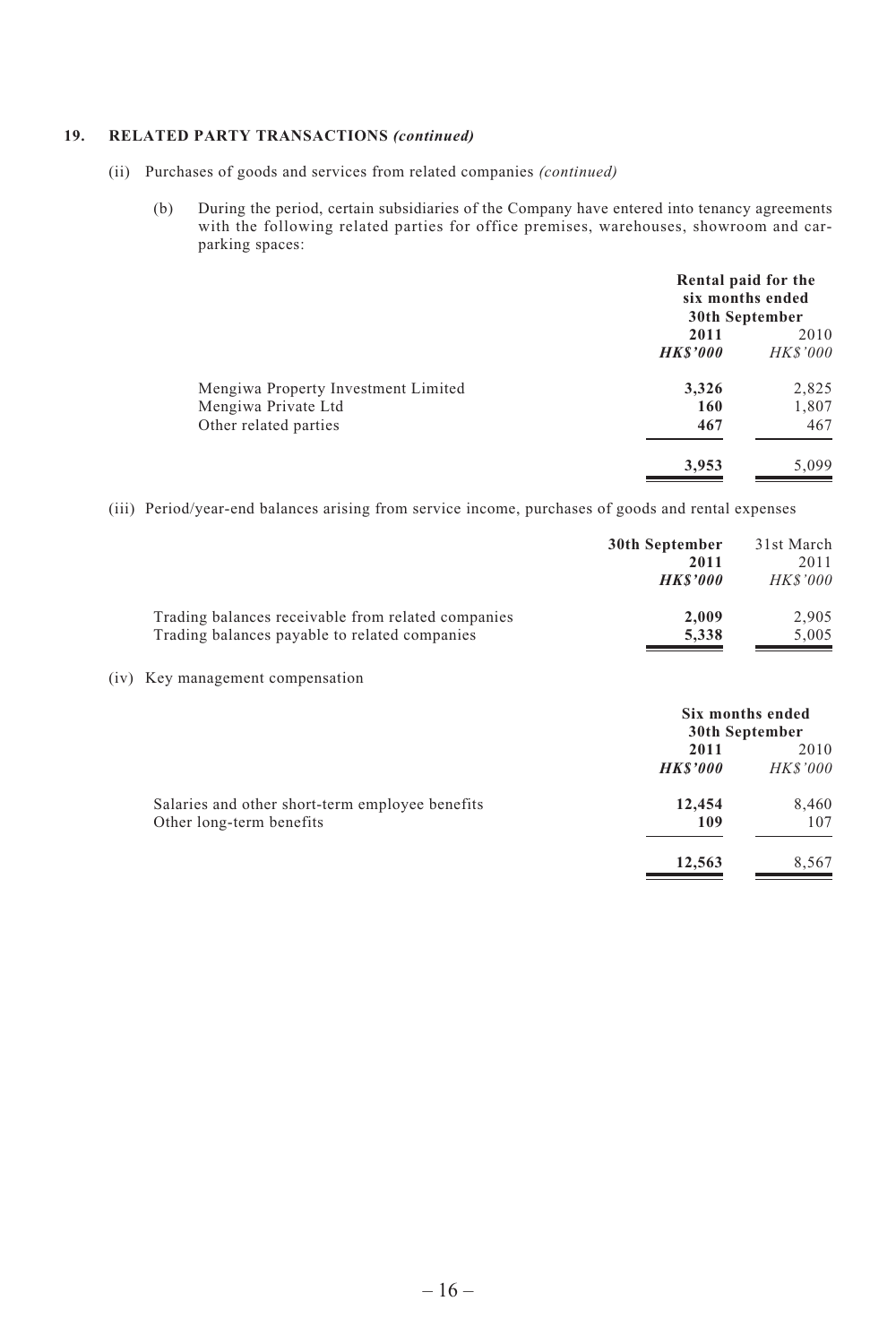# **MANAGEMENT DISCUSSION AND ANALYSIS**

The Board of Directors (the "Board") of Stelux Holdings International Limited (the "Company") is pleased to announce the unaudited consolidated results of the Company and its subsidiaries (collectively referred to as the "Group") for the six months ended 30th September 2011 (the "Period under Review").

# **BUSINESS REVIEW**

The Group is principally engaged in the retailing of mid-range priced watch and optical products under the respective brand names, "**CITY CHAIN**", and, "**OPTICAL 88**", in Hong Kong, Macau, China and Southeast Asia. With close to 600 stores, we are presently the largest watch and optical retail chain brand in the region, and together with our watch wholesale business, we have one of the biggest exposures to the mass market.

For the Period under Review, the Group's overall revenue increased by 26% to HK\$1,587 million (2010: HK\$1,261 million) with approximately 70% of Group sales derived from the Greater China region. Gross profit rose by 26% to HK\$960 million (2010: HK\$762 million), and a net profit attributable to equity holders of the Company of HK\$115 million was posted. The latter represents an increase of 128% from the corresponding period last year (2010: HK\$51 million). This net profit growth was mainly attributable to the secular uptrend in sales from Mainland Chinese tourists.

The Board recommends the payment of an interim dividend of HK\$0.035 (2010: HK\$0.012) per ordinary share to the Group's shareholders for the six months ended 30th September 2011.

# *"CITY CHAIN" – WATCH RETAIL BUSINESS*

The watch retailing business accounted for approximately 52% of Group sales. Our large network consists of a range of multi-brand chain stores, namely "CITY CHAIN", "CITY CHAIN PRIMO", "PRIMO SWISS", "CITHARA", " $C^2$ " and "MOMENTS". Each of these divisions is positioned to address a specific segment of consumers according to their tastes and shopping preferences. Moreover, specialty stores for retailing popular and sophisticated brands namely "SOLVIL ET TITUS", "CYMA" and "SEIKO" have also been established to build and create brand identity.

Their success proves the Group's capability not only as a mid-end watch retailer, but also one that can handle mid-high end brands.

For the Period under Review, revenue from the Group's watch retail business increased by 30% to HK\$825.9 million (2010: HK\$633.1 million) and earnings before interest and tax ("EBIT") increased by 141% to HK\$85.2 million (2010: HK\$35.3 million). The segment's strong increase in turnover was mainly attributable to buoyant performances from our Hong Kong and Macau operations, the Group's key geographic markets.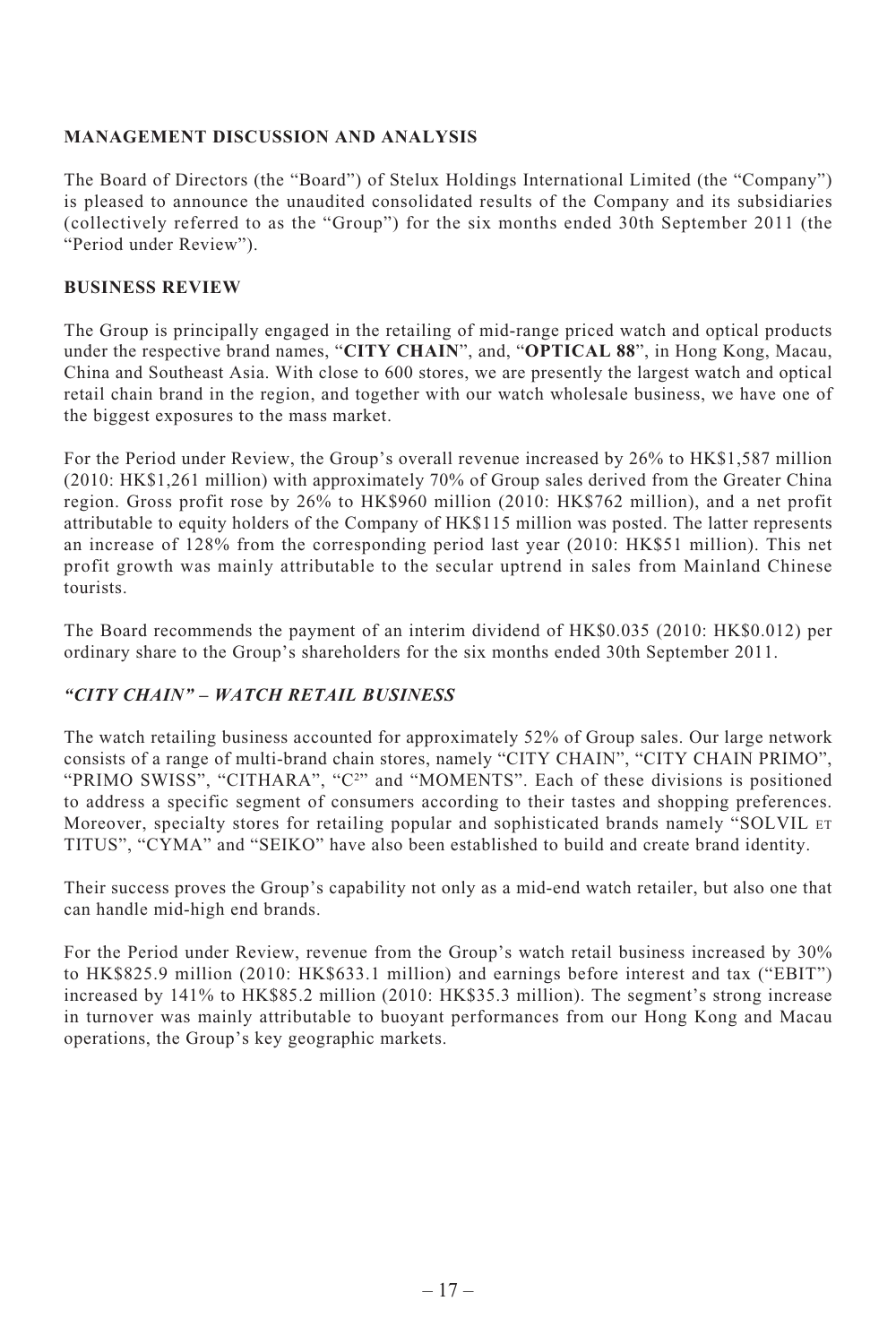As of 30th September 2011, our "CITY CHAIN" network has 362 stores (2010: 353 stores) and their geographical breakdown is listed below:

|                   | 2011 | 2010 | Change |
|-------------------|------|------|--------|
| Hong Kong & Macau | 86   | 82   | $+4$   |
| PRC               | 95   | 84   | $+11$  |
| Southeast Asia    | 181  | 187  | $-6$   |
| Total             | 362  | 353  | $+9$   |

# *Hong Kong and Macau*

Hong Kong and Macau retail sales for the Period under Review reached HK\$507.5 million, up 44% from last year, with EBIT rising 149% to HK\$106.5 million.

Recent statistics published by the Hong Kong Tourism Board and the Macau Government Tourist Office, shows the aggregate number of Mainland tourist arrivals between January and September 2011 amounted to approximately 32.2 million, up 22% from the previous corresponding period. This underpins Hong Kong and Macau's popularity as a must-go shopping and travel destination for Mainland Chinese. With over 70% of our Hong Kong and Macau watch retail sales derived from Mainland Chinese consumers, we are confident that our Group is well positioned to continue capitalising on this fast-rising tourism growth. Moreover, the strong revenue growth was achieved through the lowering of rental and other operating costs as a percentage of Group turnover. With our vigorous internal cost control initiatives, we expect this ratio to remain stable if not decline further in the coming years.

Effective promotion strategies for our popular house and agency brands have also contributed to the success of our Hong Kong and Macau division. Our "SOLVIL ET TITUS – TIME IS LOVE" marketing campaign was well received amongst the public and has catapulted our watch sales to new heights.

# *Mainland China*

Having reconfigured and revamped our store networks to better meet local shopping preferences, our watch retail operations in Mainland China has accelerated in growth momentum, achieving a 28% increase in turnover to HK\$80.2 million. The increase in revenue was mainly attributable to the growing awareness of the "CITY CHAIN" brand and the effects of the ongoing Government stimulus measures to encourage domestic consumption. However, our Mainland China division is still at its developing stage and is lacking scale, hence losses were maintained at around HK\$18.8 million (2010: HK\$16.1 million).

The Group recognized the importance of gaining brand exposure through the use of effective signage in prime retail locations. To further strengthen the "CITY CHAIN" brand amongst Mainland Chinese consumers, we focused on growing our store networks in first-tier cities such as Beijing, Shanghai and Guangzhou. This marketing strategy will complement well with our reputable and long established brand image in Hong Kong and Macau, as Mainland Chinese visitors are assured the authenticity and quality of merchandise and services distributed through our vast retail network. As consumer spending continues to climb, we are confident that our sales in Mainland China will continue to rise.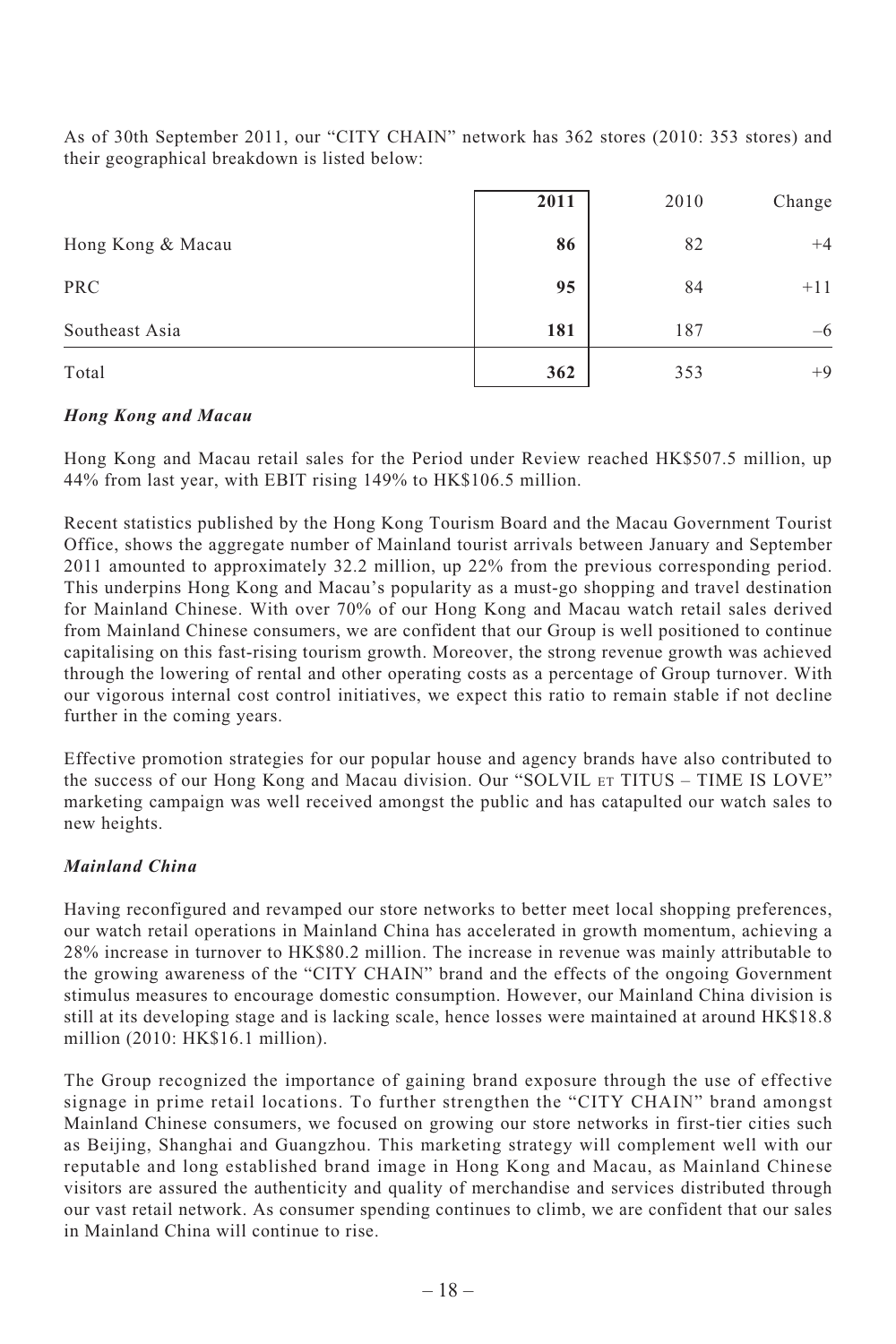# *Southeast Asia*

Turnover from our Thailand, Singapore and Malaysia operations increased 10% to HK\$238.2 million. Due to 1) the reconfiguration of shops in Singapore, 2) the negative effect from the recent flood and political uncertainty in Thailand, and 3) the poor retail sentiment in these three regions brought on by the global economic crisis, EBIT was down 129% posting a loss of HK\$2.5 million. We have since implemented specific cost control measures, and are confident in attaining a recovery for the remaining half of the fiscal year 2011/2012.

# *"OPTICAL 88" – OPTICAL RETAIL BUSINESS*

The optical retailing business accounted for approximately 35% of Group sales. This division currently operates through four multi-brand chain stores, namely "OPTICAL 88", "OPTICAL 88 PREMIER", "SUNGLASS 88 L'ACCESSORI" and the newly introduced "EGG OPTICAL BOUTIQUE".

For the Period under Review, revenue from the Group's optical retail business increased by 22% to HK\$561 million (2010: HK\$458.7 million) and EBIT increased by 80% to HK\$55.6 million (2010: HK\$30.9 million).

As of 30th September 2011, "OPTICAL 88"'s network has 221 stores (2010: 210 stores) and the breakdown by geographic region is listed below:

|                   | 2011 | 2010 | Change |
|-------------------|------|------|--------|
| Hong Kong & Macau | 100  | 90   | $+10$  |
| <b>PRC</b>        | 32   | 30   | $+2$   |
| Southeast Asia    | 89   | 90   | $-1$   |
| Total             | 221  | 210  | $+11$  |

# *Hong Kong and Macau*

The Group's optical retail business in Hong Kong and Macau has too benefited from the influx of Mainland Chinese consumers during the Period under Review. Together with the continual support of our local customers, turnover recorded a growth of 25% to HK\$369.9 million whilst EBIT climbed to HK\$47.7 million, up 90% from the previous corresponding period.

To further extend and fortify our market share, a pilot lens and frame concept store – "EGG OPTICAL BOUTIQUE" – was established in July 2011. This new business offers a range of products within the mid-price range of HK\$500 to HK\$1,000, targeting young, trendy and fashionable consumers. Apart from satisfactory results, this pilot store further confirmed that target customers for "EGG OPTICAL BOUTIQUE" differ from those for "OPTICAL 88". Therefore, we expect to roll out more "EGG OPTICAL BOUTIQUE" stores in Hong Kong this financial year and in Mainland China and South East Asia in the next financial year.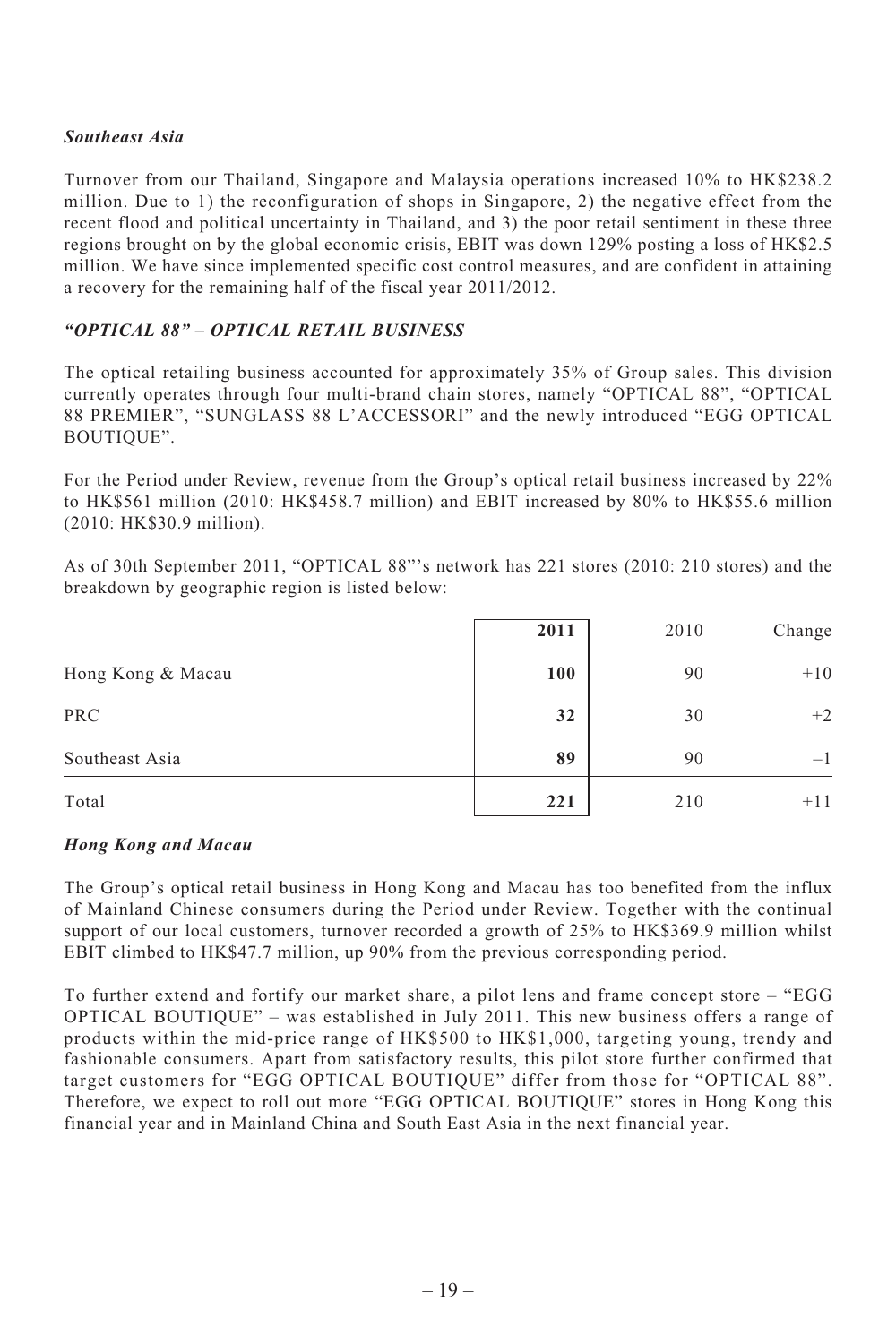# *Mainland China*

Our Mainland optical retail business in Guangdong Province recorded a respectable growth of 29% to HK\$42.2 million, with a negative EBIT of HK\$2.7 million, representing an improvement of 44% from last year.

With our sales network established in the area, the Group is now geared to expand into other first-tier cities in Mainland China. Our first "OPTICAL 88" store opened in Shanghai in October 2011 and aggressive regional store expansion will be carried out. As such, increased overheads will temporarily affect our profit levels; however, performance is expected to improve as the operations of new stores normalise.

# *Southeast Asia*

As the nature of the optical business is more resistant to unfavorable economic changes, our operations in Thailand, Singapore and Malaysia continued to achieve a pleasing performance. This segment recorded a rise in sales of 15% to HK\$149 million and an EBIT of HK\$10.5 million was maintained at the same level as the corresponding period. We expect this business to remain stable in the coming year.

# *WATCH ASSEMBLY AND WHOLESALE TRADING*

For the Period under Review, the watch assembly and wholesale trading business accounted for approximately 13% of Group sales, with revenue and EBIT recording HK\$199.6 million and HK\$47 million respectively (2010: HK\$168.8 million and HK\$38.2 million respectively).

Thong Sia Group, our wholly owned subsidiary, is the exclusive distributor of "SEIKO" watches in Hong Kong, Singapore and Malaysia. Following the brand's 130th anniversary, extensive marketing campaigns in Asia were rolled-out to promote the brand, as well as to introduce our new crossover series with FC Barcelona. Moreover, the recent advertisements featuring Asian pop stars, Sammi Cheng and Lee Hom Wang, were very successful and has further raised the "SEIKO" brand profile.

The newly established wholesale unit in Mainland China for the distribution of in-house brands "CYMA" and "PRONTO" has received positive response from our dealers. The recent appointment of "Liu Ye", a popular Chinese actor, as the regional spokesperson for "CYMA" watches has proven successful, with significantly increased sales volume during the Period under Review.

# **PROSPECTS**

Looking ahead, the Group is cautiously optimistic on the outlook of Hong Kong and Macau's retail business environment for the remaining fiscal year 2011/2012. News agency, Bloomberg, reported that Chinese consumers within the mid-income bracket of RMB60,000 per annum is expected to almost triple from 148 million in 2010 to 415 million in 2020. This huge number of consumers falls into our "CITY CHAIN" and "OPTICAL 88"'s target audience. Coupled with the fast paced growth of Mainland Chinese consumers visiting Hong Kong and Macau, the Group will continue to benefit from this uptrend.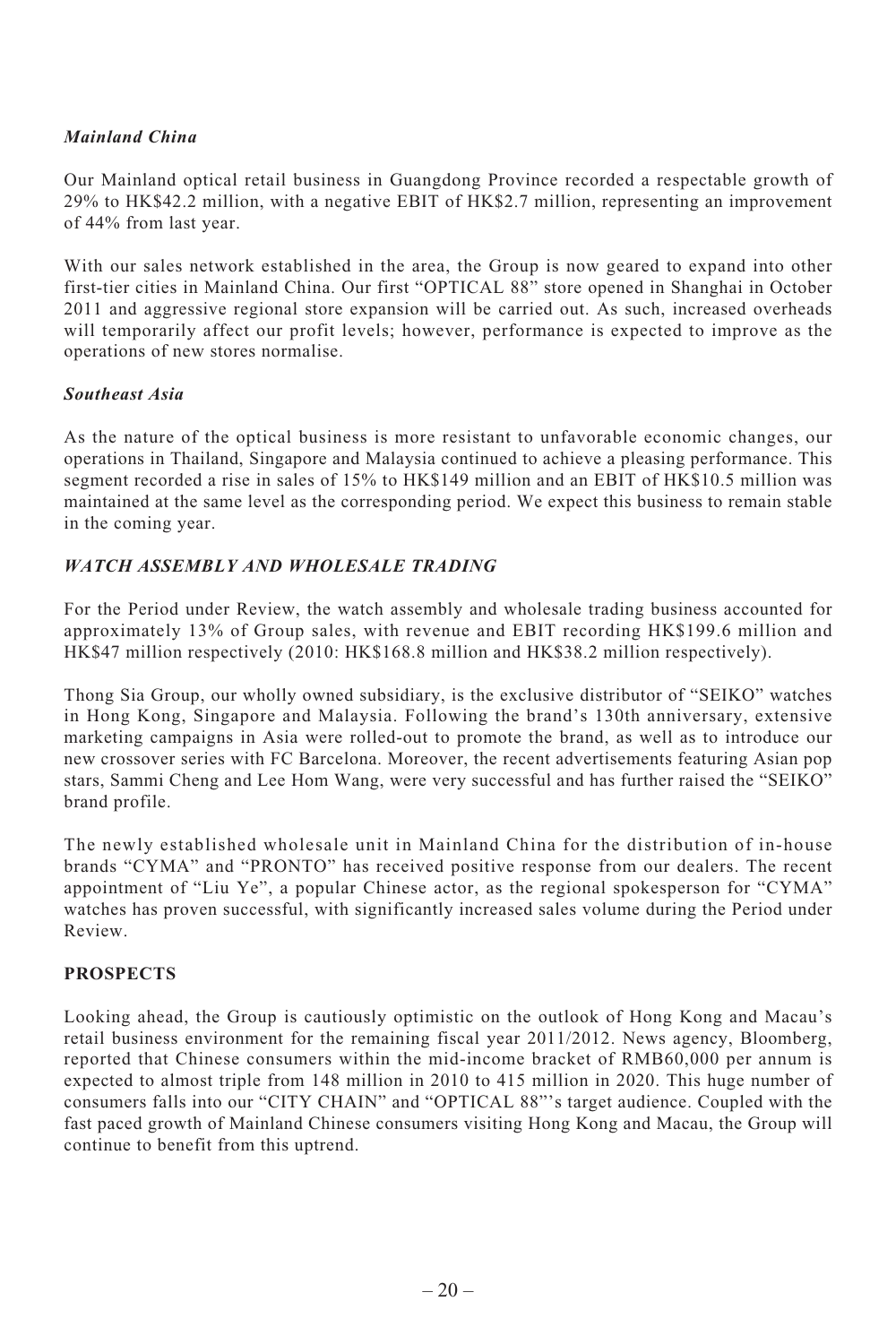Barring unforeseen circumstances, with our expansion focus in China fully underway, and with the effect of our well received promotional campaigns, we expect to maintain a positive performance strengthening our pre-eminence as a leading watch and optical retailer in the region.

# **FINANCE**

The Group's gearing ratio at balance sheet date was 22% (at 31st March 2011: 22%), which was calculated based on the Group's net debt of HK\$234 million (at 31st March 2011: HK\$212 million) and shareholders' funds of HK\$1,071 million (at 31st March 2011: HK\$982 million). The Group's net debt was calculated based on the Group's borrowings of HK\$479 million (at 31st March 2011: HK\$438 million) less the Group's bank balances and cash of HK\$245 million (at 31st March 2011: HK\$226 million). Of the Group's borrowings at balance sheet date, HK\$384 million (at 31st March 2011: HK\$370 million) were repayable within 12 months.

Of the Group's borrowings, 5% (at 31st March 2011: 8%) were denominated in foreign currencies. The Group's bank borrowings denominated in Hong Kong Dollars were on a floating rate basis at either bank prime lending rates or short term inter-bank offer rates.

The Group does not use any financial instruments for hedging purposes.

The Group does not engage in speculative derivative trading.

As at 30th September 2011, the Group does not have any significant contingent liabilities.

The Group does not have plans for material investments or change of capital assets.

# **CAPITAL STRUCTURE OF THE GROUP**

There was no change in the capital structure of the Group during the period.

# **CHANGES IN THE COMPOSITION OF THE GROUP**

There was no change in the composition of the Group during the period.

# **NUMBER AND REMUNERATION OF EMPLOYEES, REMUNERATION POLICIES, BONUS AND TRAINING SCHEMES**

The Group's remuneration policies are reviewed on a regular basis and remuneration packages are in line with market practices in the relevant countries where the Group operates. As of 30th September 2011, the Group had 3,244 (at 30th September 2010: 3,070) employees.

# **DETAILS OF THE CHARGES ON GROUP ASSETS**

At 30th September 2011, certain of the Group's property, plant and equipment amounting to HK\$197 million (at 31st March 2011: HK\$199 million), investment property amounting to HK\$52 million (at 31st March 2011: HK\$52 million) and leasehold land amounting to HK\$30 million (31st March 2011: HK\$30 million) were pledged to secure banking facilities granted to the Group.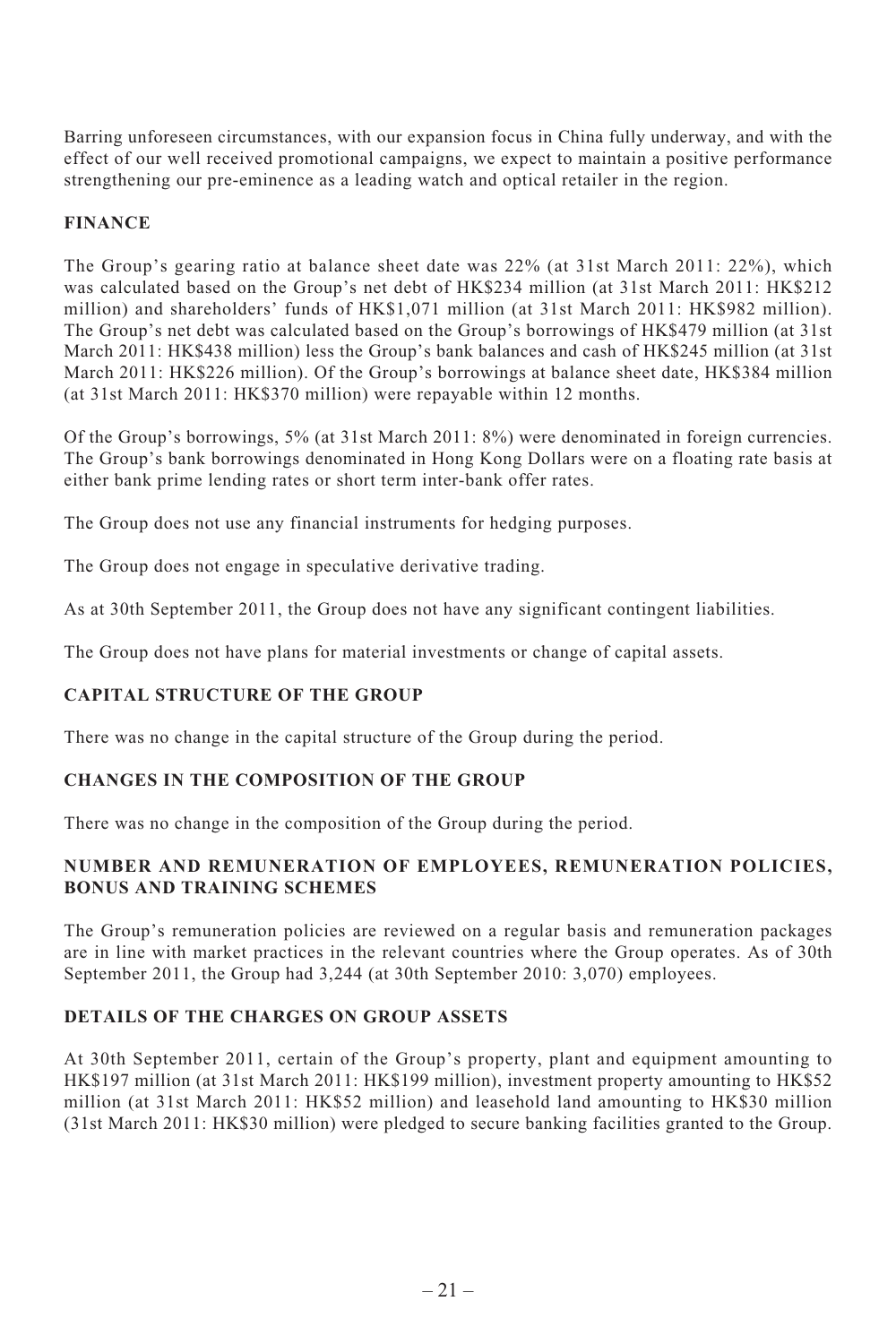# **INTERESTS OF DIRECTORS AND CHIEF EXECUTIVE**

Mr Joseph C. C. Wong, Mr Anthony Chu Kai Wah and Mr Vincent Lau Tak Bui are eligible to an annual bonus determinable under the terms of an executive bonus scheme with respect to the management of the Group. Provision for the executive bonus in respect of the directors eligible under the Executive Bonus Scheme for the six months ended 30th September 2011 amounted to HK\$8,500,000 (2010: HK\$4,429,000).

As at 30th September 2011, the interests and short positions of the Directors, and the Company's chief executive in the shares, underlying shares and debentures of the Company or any associated corporation (within the meaning of Part XV of the Securities and Futures Ordinance ("SFO")) as recorded in the register required to be kept under Section 352 of the SFO or as otherwise notified to the Company and the Stock Exchange pursuant to the Model Code for Securities Transactions by Directors of Listed Companies were as follows:

# **(a) The Company-Ordinary shares**

*Long position in shares and underlying shares of the Company*

|                         | Number of shares     |                    |                              |                   | Approximate<br>percentage of |                         |
|-------------------------|----------------------|--------------------|------------------------------|-------------------|------------------------------|-------------------------|
| Name of Director        | Personal<br>interest | Family<br>interest | Corporate/<br>trust interest | Other<br>interest | Total                        | issued share<br>capital |
| Mr Joseph C. C. Wong    | 423,287,241          | 10.000             | 4,391,000<br>(Note 1)        | -                 | 427,688,241                  | 44.96                   |
| Mr Chu Kai Wah, Anthony | 2.000.000            |                    |                              | -                 | 2.000.000                    | 0.21                    |
| Mr Sakorn Kanjanapas    | 78,382,799           | -                  | 4,391,000<br>(Note 1)        | -                 | 82,773,799                   | 8.70                    |
| Mr Lau Tak Bui, Vincent | 4,087,200            | -                  |                              | -                 | 4,087,200                    | 0.43                    |

*Notes:*

(1) Yee Hing Company Limited, directly and indirectly through its subsidiary including Active Lights Company Limited, held 4,391,000 shares of the Company as at 30th September 2011. 55% of the total issued ordinary shares of Yee Hing Company Limited is held by Klayze Holdings Limited, which is the trustee of a discretionary trust (the "Trust"). Mr. Joseph C.C. Wong and Mr. Sakorn Kanjanapas are the beneficiaries of the Trust and were therefore deemed to be interested in 4,391,000 shares of the Company through the Trust's interest in Yee Hing Company Limited.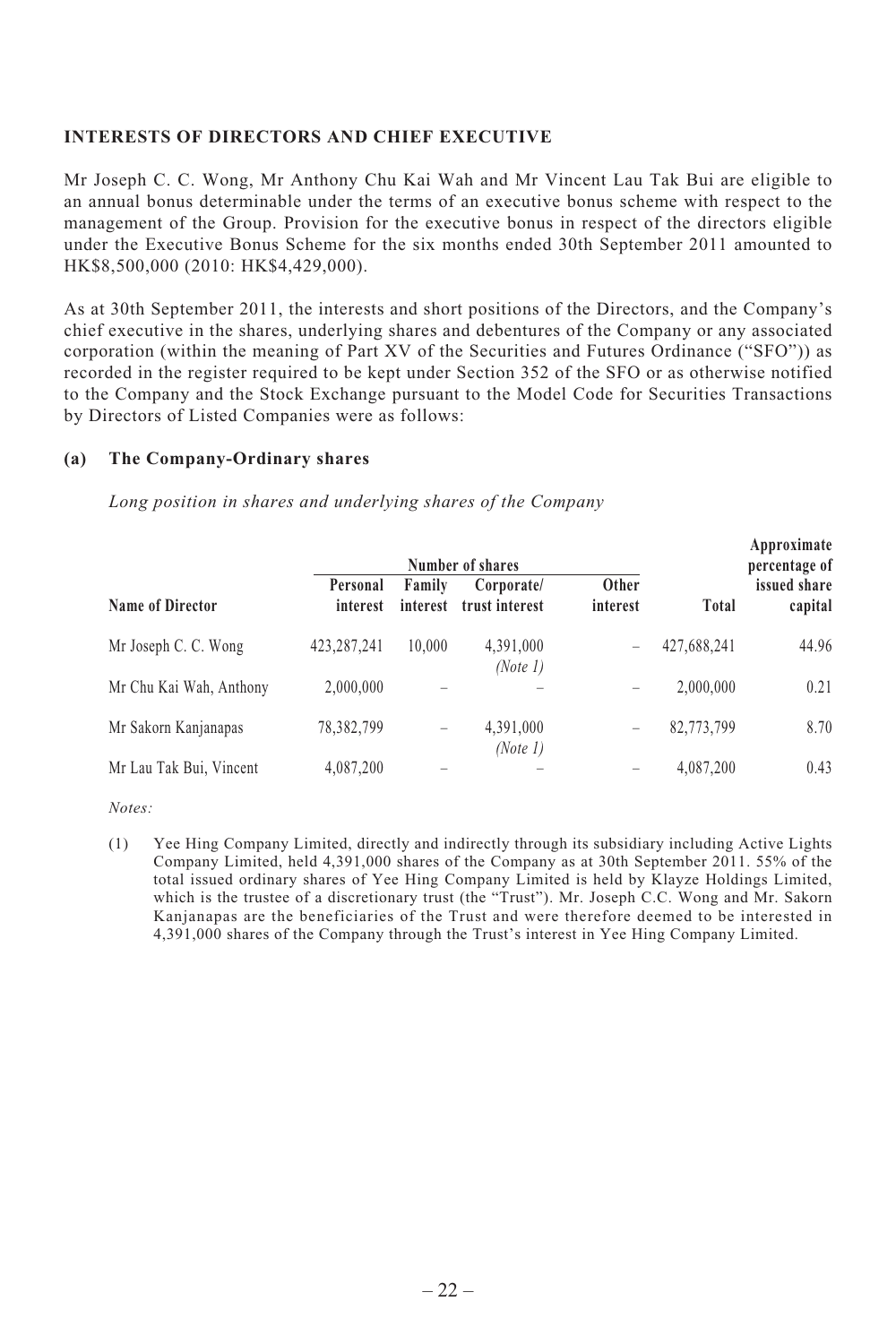# **INTERESTS OF DIRECTORS AND CHIEF EXECUTIVE** *(continued)*

# **(b) Subsidiary companies**

|       |                                                                 |                      |                    | Number of shares      |                    | Approximate<br>percentage of |
|-------|-----------------------------------------------------------------|----------------------|--------------------|-----------------------|--------------------|------------------------------|
|       |                                                                 | Personal<br>interest | Family<br>interest | Corporate<br>interest | Total              | preference<br>shares         |
| (i)   | City Chain (Thailand) Company Limited – Preference shares (1)   |                      |                    |                       |                    |                              |
|       | Mr Joseph C. C. Wong<br>Mr Sakorn Kanjanapas                    | 200<br>200           |                    | 208,800<br>208,800    | 209,000<br>209,000 | 99.52<br>99.52               |
| (ii)  | Stelux Watch (Thailand) Company Limited – Preference shares (2) |                      |                    |                       |                    |                              |
|       | Mr Joseph C. C. Wong<br>Mr Sakorn Kanjanapas                    | 600<br>600           |                    | -                     | 600<br>600         | 16.67<br>16.67               |
| (iii) | Optical 88 (Thailand) Company Limited – Preference shares (3)   |                      |                    |                       |                    |                              |
|       | Mr Joseph C. C. Wong<br>Mr Sakorn Kanjanapas                    | 5,000<br>5,000       |                    | 225,000<br>225,000    | 230,000<br>230,000 | 90.20<br>90.20               |

*Notes:*

- (1) City Chain (Thailand) Company Limited is a subsidiary of the Company. Each preference share carries a right to vote and a right to an annual fixed dividend but not to any other profit sharing. The corporate interests of each of Mr Joseph C. C. Wong and Mr Sakorn Kanjanapas in 208,800 preference shares duplicate with each other.
- (2) Stelux Watch (Thailand) Company Limited is a subsidiary of the Company. Each preference share carries a right to vote and a right to an annual fixed dividend but not to any other profit sharing.
- (3) Optical 88 (Thailand) Company Limited is a subsidiary of the Company. Each preference share carries a right to vote and a right to an annual fixed dividend but not to any other profit sharing. The corporate interests of each of Mr Joseph C. C. Wong and Mr Sakorn Kanjanapas in 225,000 preference shares duplicate with each other.

Save as disclosed above, no directors, chief executive of the Company or their associates have any interest or short positions in the shares or underlying shares of the Company or any of its associated corporations (within the meaning of Part XV of the SFO) as recorded in the register required to be kept under Section 352 of the SFO or as otherwise notified to the Company and the Stock Exchange pursuant to the Model Code for Securities Transactions by Directors of Listed Companies.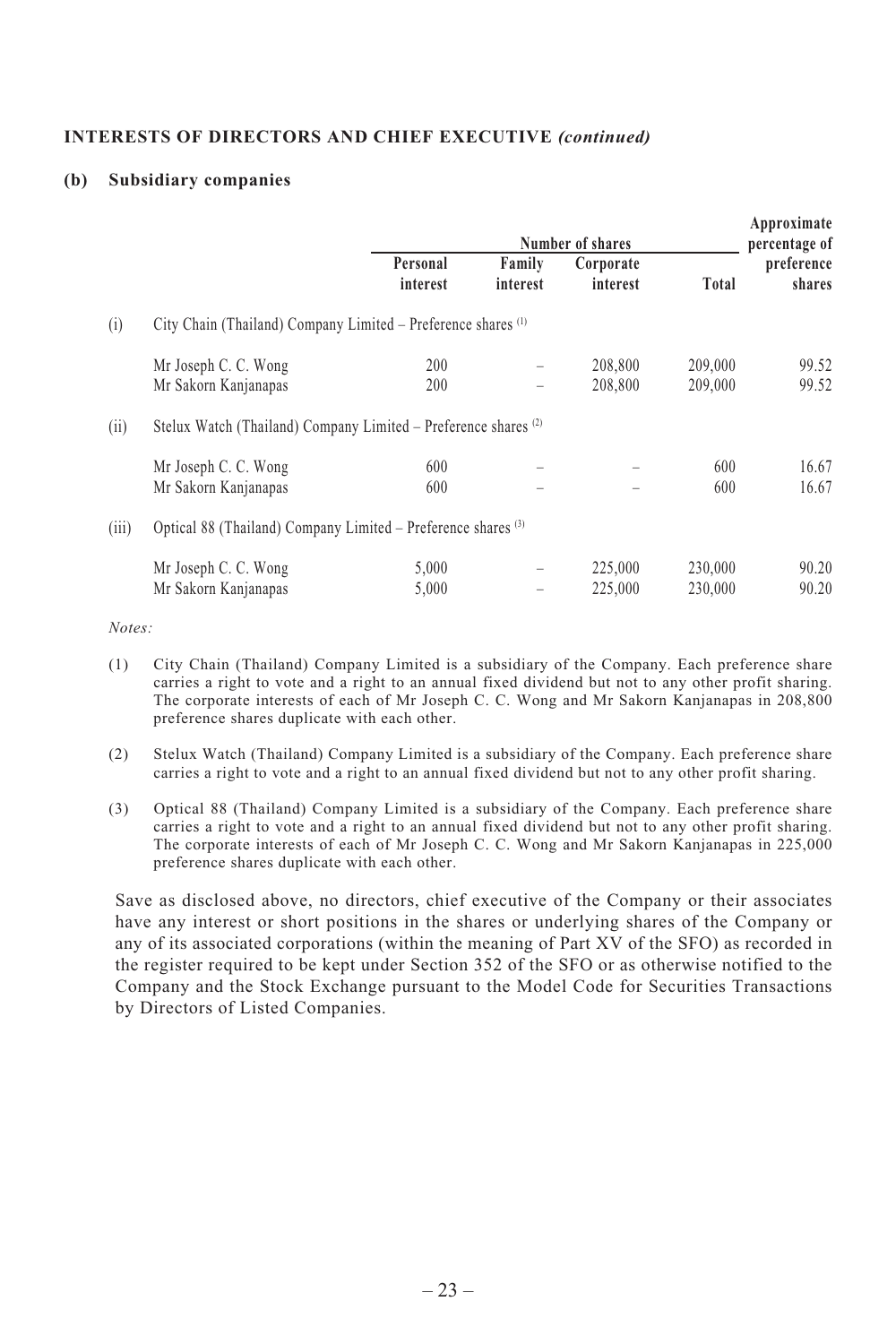## **INTERESTS OF SHAREHOLDERS DISCLOSEABLE PURSUANT TO THE SFO**

Save as disclosed below, the Directors are not aware of any person (other than a Director or chief executive of the Company), who had an interest or short position in the shares or underlying shares of the Company as recorded in the register required to be kept under Section 336 of the SFO as at 30th September 2011:

| Name                     | Number of shares          | Capacity                                | Approximate<br>percentage of<br>interests $(\% )$ |
|--------------------------|---------------------------|-----------------------------------------|---------------------------------------------------|
| Mr. Wong Chong Po        | 112,358,473<br>13,091,925 | Beneficial owner<br>(See Notes 1 and 2) |                                                   |
|                          | 125,450,398<br>Total:     |                                         | 13.19                                             |
| Mr. Chaiyasit Kanjanapas | 49,045,606                | Beneficial owner                        | 5.16                                              |

*Notes:*

- (1) Mr. Wong Chong Po is one of the beneficiaries of the Trust and was therefore deemed to be interested in 4,391,000 shares of the Company through the Trust's interest in Yee Hing Company Limited.
- (2) Mr. Wong Chong Po is the executor of the estate of Mr. Wong Chue Meng (the "Estate") and is deemed to be interested in the interests in shares of the Company held by the Estate. As at 30th September 2011, the Estate directly held 8,700,925 shares and is also deemed to be interested in those 4,391,000 shares of the Company held directly or indirectly by Yee Hing Company Limited by virtue of the Estate's controlling interest in Dragon Master Investment Limited which owns 45% of the total issued ordinary shares of Yee Hing Company Limited. Mr. Wong Chong Po's deemed interest in such 4,391,000 shares of the Company by virtue of his capacity as the executor of the Estate duplicates his deemed interest through the Trust as described in Note 1 above.

All interests disclosed above represent long positions in shares of the Company.

# **SUBSTANTIAL SHAREHOLDING IN OTHER MEMBERS OF THE GROUP**

The Directors are not aware of any person (other than a Director or chief executive of the Company or his/her respective associate(s)) who was directly or indirectly interested in 10% or more of the nominal value of any class of share capital carrying rights to vote in all circumstances at general meetings of any other member of the Group.

### **OTHER DIRECTORS' INTERESTS**

None of the Directors or their respective associates had any interest in a business apart from the Company's business which competes or is likely to compete, either directly or indirectly with, the Company's business, or which would be required to be disclosed under Rule 8.10 of the Listing Rules if each of them were a controlling shareholder.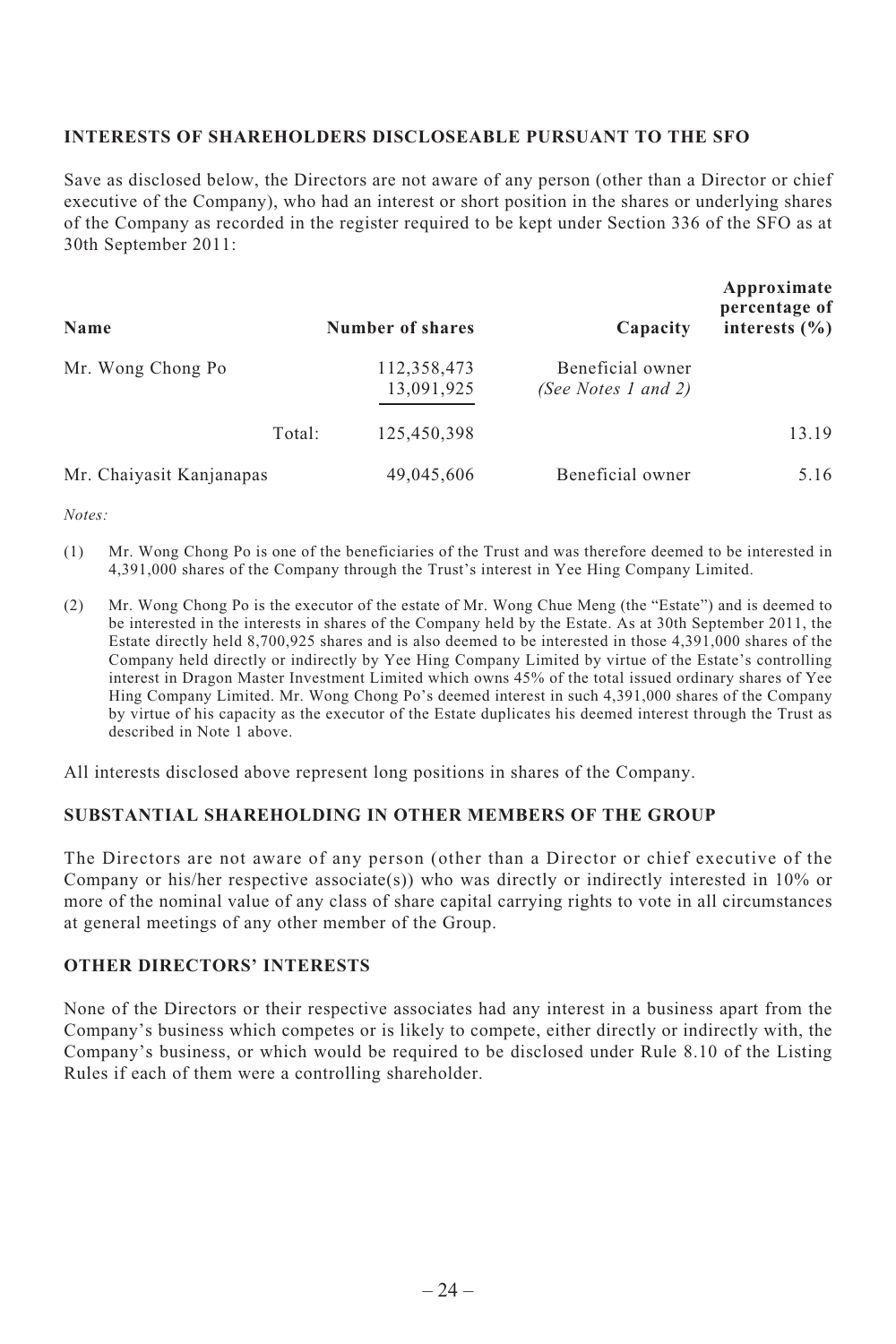# **CLOSURE OF REGISTER OF MEMBERS**

The Register of Members of the Company will be closed from 5th January 2012 (Thursday) to 6th January 2012 (Friday) both days inclusive, during which period no transfer of shares will be effected. In order to qualify for the entitlement to the interim dividend, all transfers accompanied by the relevant share certificates must be lodged with the Company's Hong Kong Registrar, Computershare Hong Kong Investor Services Limited, 1712-1716, 17th Floor, Hopewell Centre, 183 Queen's Road East, Wanchai, Hong Kong for registration no later than 4:00 p.m. on 4th January 2012 (Wednesday). The interim dividend will be paid on 18th January 2012 (Wednesday).

# **PURCHASE, SALE OR REDEMPTION OF LISTED SECURITIES**

The Company has not redeemed any of its shares during the period. Neither the Company nor any of its subsidiaries has purchased or sold any of the Company's shares during the year.

# **CORPORATE GOVERNANCE**

During the six months ended 30th September 2011, the Company has complied with the code provisions of the Code on Corporate Governance Practices (the "Code Provisions") as set out in Appendix 14 of the Listing Rules, except for the following deviations:

# **Code Provision A.4.2**

Under Code Provision A.4.2, every director, including those appointed for a specific term, should be subject to retirement by rotation at least once every three years. Not all directors of the Company retire strictly under Code Provision A.4.2 but in accordance with the Company's Bye-Laws. Bye-Law 110(A) stipulates that one-third of the directors of the Company who have been longest serving in office since their last election, except the Chairman, Vice-Chairman or Chief Executive Officer, shall retire from office by rotation at each annual general meeting.

# **Code Provision B.1.3**

This Code Provision deals with the terms of reference of a remuneration committee. The Company has adopted the terms of reference under Code Provision B.1.3 except that the terms of reference do not include reviewing and determining the remuneration packages of senior management. The Company believes that the remuneration packages of senior management should be the responsibility of the executive directors as they are in a better position to appraise the performance of senior management.

# **Code Provision E.1.2**

Under the first part of Code Provision E.1.2, the Chairman of the Board should attend annual general meetings. The then Chairman of the Board Mr. Wong Chong Po did not attend the annual general meeting of the Company held on 23rd August 2011 as he was not in Hong Kong. The respective Chairmen of the Audit Committee and the Remuneration Committee were present.